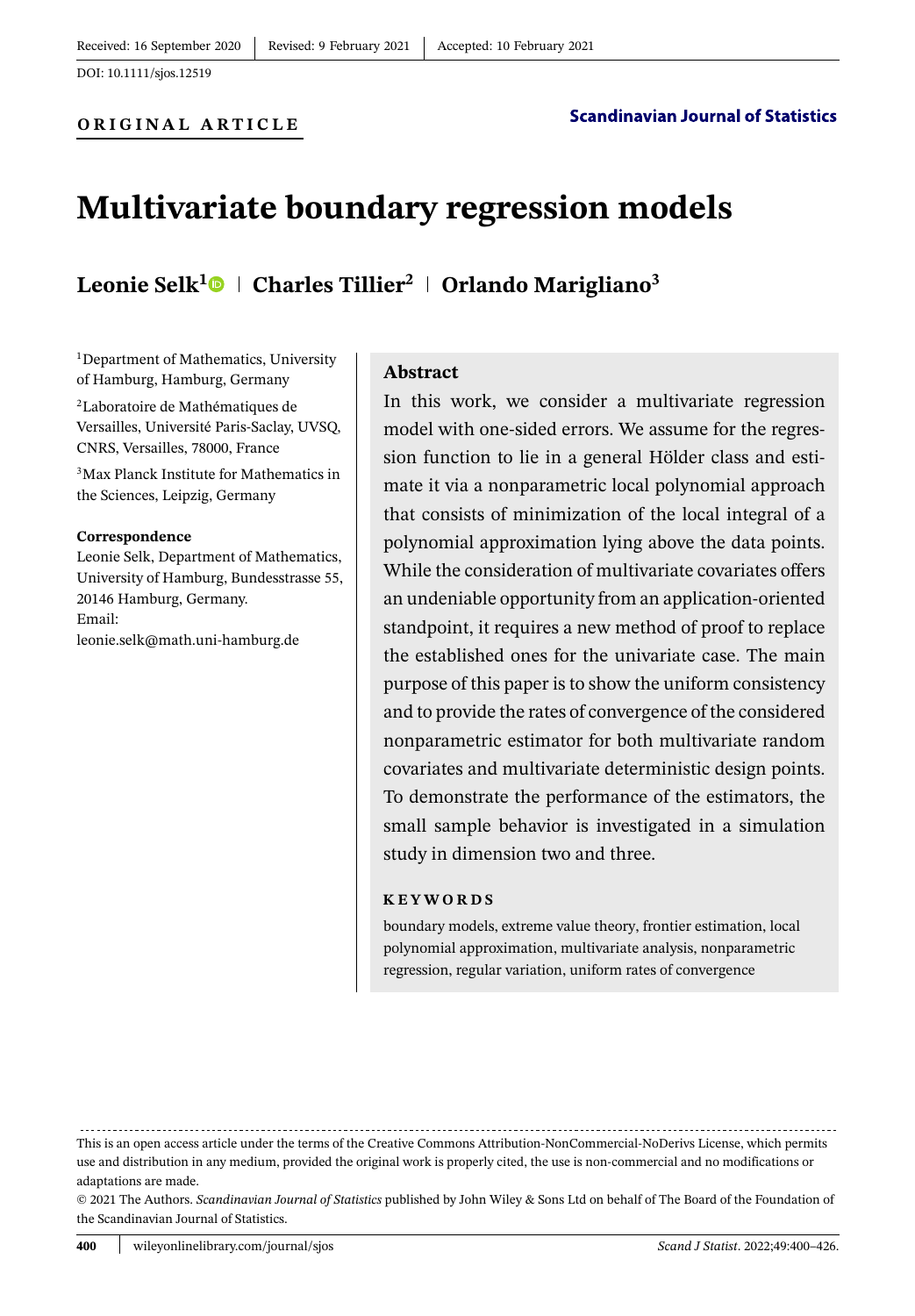## **1 INTRODUCTION**

We consider nonparametric regression models with one-sided errors that take the general form

$$
Y_i = g(X_i) + \varepsilon_i, \quad i = 1, \dots, n,
$$
\n<sup>(1)</sup>

where  $Y_i$  is the response variable,  $X_i$  is the multivariate random or deterministic covariate, *g* is the unknown regression function corresponding to the upper boundary curve and  $\varepsilon_i$  is a nonpositive random error term. The statistical issue of such *boundary regression models* (BRM) lies on the frontier estimation, in other words, on the estimation of *g* based on the observations  $(X_i, Y_i)$ ,  $i=1, \ldots, n$  where *n* is the sample size of the available data.

BRM have received an increasing attention in the last past years and are closely related to production frontier models (PFM): both share the objective of the estimation of the frontier—the boundary curve—and contribute to the same applications. PFM appeared in the seminal contribution of Farrell (1957) in data envelopment analysis (DEA) to answer the need of developing nonparametric methods to assess efficiency (i.e., production of the maximum output which is feasible for the given inputs) of a system. DEA and its extensions developed, for example, in Deprins et al. (1984) and Lovell et al. (1994) are now recognized as powerful tools for evaluating the performance of a system and have countless applications, among others, in social sciences, health care evaluation systems and banking sectors. We refer to the books of Cooper et al. (2011) and Ramanathan (2003) for a comprehensive treatment of such methods and an exhaustive development of the applications. On the other hand, stochastic frontier analysis formulated independently by Aigner et al. (1977) and Meeusen and van Den Broeck (1977) offers an interesting alternative with parametric estimations of the frontier; see also the books of Kumbhakar and Lovell (2003) and Cornwell and Schmidt (2008) for more recent references.

There is vast literature on PFM dealing with the estimation of the boundary curve. Numerous parametric and non parametric techniques have been proposed, for instance using extreme-value based estimators (Gardes, 2002; Gijbels & Peng, 2000; Girard & Jacob, 2003, 2004; de Haan & Resnick, 1994; Hall et al., 1997; Menneteau, 2008), projections techniques (Jacob & Suquet, 1995), kernel-based estimators (Girard et al., 2008, 2013), maximum likelihood estimators (Kumbhakar et al., 2007; Simar & Zelenyuk, 2011). Some estimators need the boundary curve to be monotone; see for example, Daouia and Simar (2005), Daouia et al. (2016), and Gijbels et al. (1999).

In contrast to the aforementioned methods, we concentrate in this paper on an alternative approach that consists in approximating the regression function *g* locally by a polynomial lying above the data points. Polynomial estimators in frontier estimation have been widely studied in the literature and are employed in several works, for instance in Hall et al. (1998), Hall and Park (2004), Girard et al. (2005), Knight (2001) and in Hall and Van Keilegom (2009); see also the literature using the alternative method of piecewise polynomials (e.g., Korostelëv et al., 1995, Härdle et al., 1995 and chapter 3 in Korostelëv & Tsybakov, 1993, as well as Tsybakov, 1994) and chapter 5 in Korostelëv and Tsybakov (1993) for the multivariate case) in which the estimation of the boundary of sets of the form  $\{(x, y): 0 \le x \le 1, 0 \le y \le g(x)\}$  is considered.

In the context of BRM, local polynomial estimator of the frontier benefit from attractive properties. Under the assumptions of Hölder boundary curve and regularly varying errors, Jirak et al. (2014) suggested an adaptive estimator for the boundary curve *g* using a local polynomial estimation based on local extreme value statistics. An adaptive procedure—a fully data-driven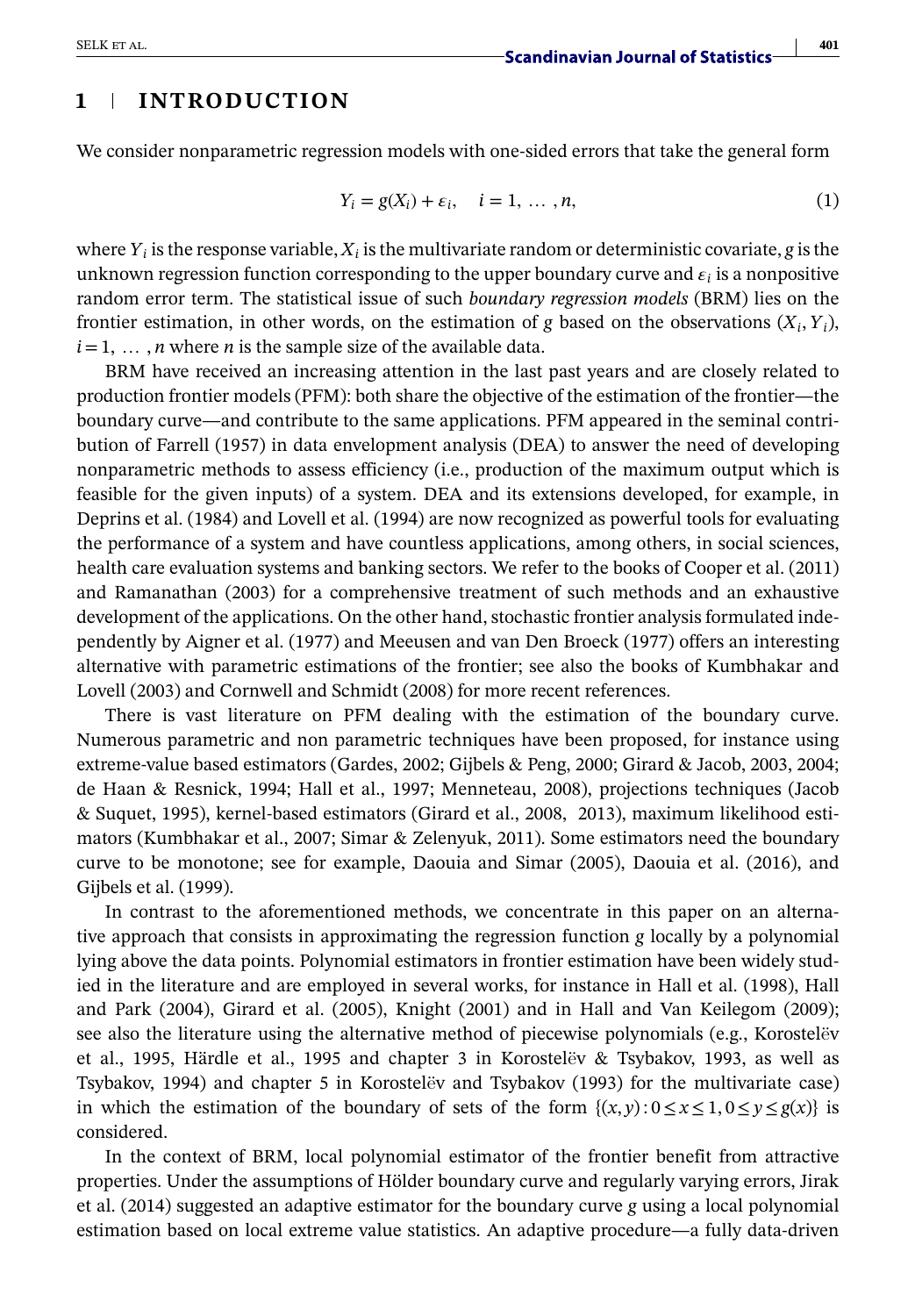estimation procedure—is constructed by applying a nested version of Lepski method which shows no loss in the convergence rates with respect to the general  $L_q$ -risk. Drees et al. (2019) estimated the regression function similarly to Jirak et al. (2014) via minimization of the local integral of a polynomial approximation in the context of equidistant design points. By showing uniform rates of convergence for the regression estimator they proposed distribution-free tests of error distributions where the test statistics are based on empirical processes of residuals. They also discussed asymptotically distribution-free hypotheses tests for independence of the error distribution from the points of measurement and for monotonicity of the boundary function as well. Relatedly, Neumeyer et al. (2019) showed consistency of such estimators under mild condition.

However, while frontier estimators based on local polynomial approximations appears to be an interesting method, this procedure suffers from the fact the literature studies have only been carried out for univariate samples. For real data application, such a setup of a single covariate means that the output has to be explained by a single input which is not realistic and hence the current theoretical guarantees do not apply. For instance, in medicine, Narimatsu et al. (2015) focus on predicting obesity investigating the inverse of body mass index (the output) using two inputs, the number of calories expended and ingested. In agriculture, Kelly et al. (2012) studied the efficiency of dairy farms thanks to several inputs: the land size, the cow numbers, the labor and different costs. More generally, in PFM, no matter what application field one is interested in, all the studies are conducted with several inputs. We refer the reader to the preceding paragraph dedicated to DEA for further applications and to the references within. As a consequence, until now this technique does not bring any concrete method from an application point of view and from this perspective, extending to the multivariate setup is important.

On the other hand, beyond the practical interest this generalization raises, investigating the asymptotic properties to higher dimensions is also interesting from a theoretical standpoint. Indeed, Jirak et al. (2014) and Dress et al. (2019) obtain asymptotic results on the univariate case by passing to the complex numbers and using the fundamental theorem of algebra. Since this technique is not available to us in the multivariate case, the extension is quite demanding and requires a new approach. Besides, the proposed approach in this paper provides new proofs for the univariate case and the results of Jirak et al. (2014) and Dress et al. (2019) follow as special cases. Further details are given in Remark 7.

More often than not, deterministic covariates and especially equidistant fixed design points are considered. In contrast in the paper at hand, we investigate the two cases of random and deterministic covariates which are both of particular interest. Deterministic covariates are often used in real-life applications when time is involved in the dataset. For instance Jirak et al. (2014) studied the monthly sunspot observations and the annual best running times of 1500 m; see also the plentiful applications in energy and environmental performance analysis provided in Mardani et al. (2018). Besides, deterministic design is met across a number of papers in regression models, see for instance Brown and Low (1996), Meister and Reiß (2013) and the references within. The case of random covariates is obviously the most relevant and appears in essence in many applications, among other, in insurance and finance when analyzing optimality of portfolios and efficiency strategies; see also the extensive literature on modern portofolio theory (e.g., Francis & Kim, 2013; Goetzmann et al., 2014).

In light of these motivations, the main aim of this paper is to show uniform consistency and to provide rates of convergence of an estimator based on the minimization of the local integral of a polynomial lying above the data points for both *multivariate random covariates* and *multivariate*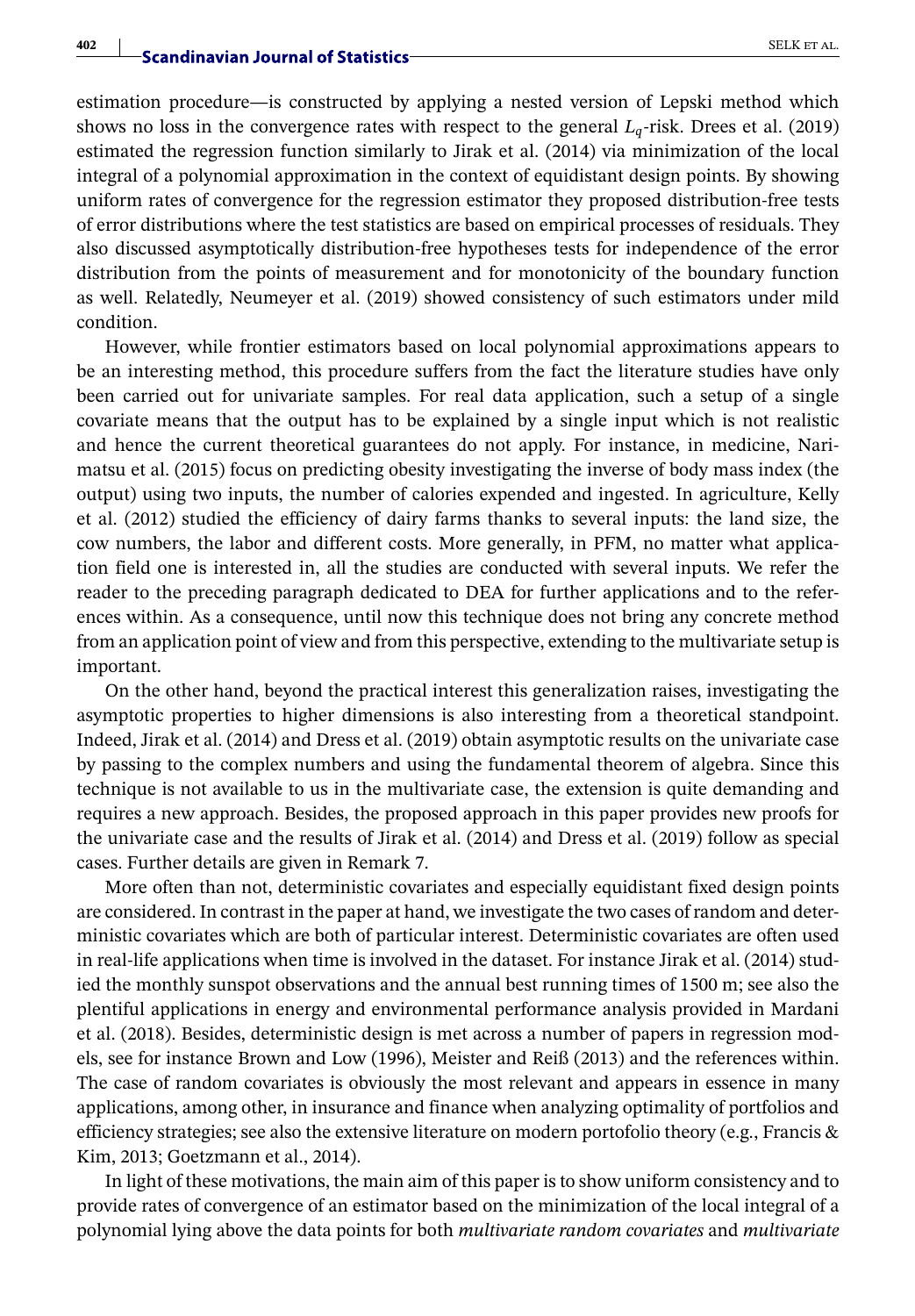*deterministic design points*, under the main assumptions of regular variation of the nonpositive errors and  $\beta$ -Hölder class of the boundary curve.

The remaining part of the manuscript is organized as follows. In Section 2 the model is explained, while in Section 3 the estimation procedure is described. In Section 4 we show uniform consistency and provide rates of convergence of the estimator of the regression function for both random and deterministic multivariate covariates. Section 5 is dedicated to a simulation study to investigate the small sample behavior in dimension two and three. The proofs are summed up in Appendix.

### **1.1 Notation and shortcuts**

*Notation: B* stands for Borelian sets;  $|\cdot|$  and  $[\cdot]$  are the floor and ceiling functions, respectively;  $\langle x \rangle$  means the largest natural number that is strictly smaller than *x*;  $\overline{F} = 1 - F$  denotes the survival function associated to a cdf *F*;  $\|\cdot\|_{\infty}$  denotes the supremum norm;  $X_1 \stackrel{d}{=} X_2$  means that two random variables  $X_1, X_2$  share the same distribution;  $a_n \sim_b b_n$  holds if  $\lim_{n\to\infty} a_n/b_n = 1$  for two sequences  $(a_n)_{n\geq 1}$  and  $(b_n)_{n\geq 1}$  of nonnegative numbers. Generally, vectors are highlighted in bold writing. For vectors  $\mathbf{x} \in \mathbb{R}^q$  let  $x^{(r)}$  denote the *r*th component of **x** for  $r = 1, \ldots, q$ . By  $\|\mathbf{x}\|$  we mean the maximum norm that is  $\|\mathbf{x}\| := \max_{r \in \{1, \ldots, q\}} |x^{(r)}|$ . For multivariate polynomials we use the multi-index notation where for a vector  $\mathbf{x} \in \mathbb{R}^q$  and a multi-index  $\mathbf{j} = (j_1, \ldots, j_q) \in \mathbb{N}_0^q$  we define  $|\mathbf{j}| := j_1 + \dots + j_q, \mathbf{j}! := j_1! \dots j_q! \text{ and } \mathbf{x}^{\mathbf{j}} := x^{(1)^{j_1}} \dots x^{(q)^{j_q}}.$ 

*Shortcuts*: *cdf* stands for cumulative distribution function and *iid* for independent and identically distributed.

### **2 THE MODEL**

We focus on nonparametric BRM with univariate observations  $Y_i$  and multivariate covariates  $X_i$ of the form

$$
Y_i = g(X_i) + \varepsilon_i, \quad i = 1, \dots, n,
$$
\n<sup>(2)</sup>

where the errors  $\varepsilon_i$  are iid nonpositive univariate random variables that are independent of the *Xi* and *n* stands for the sample size. The unknown regression function *g* thus corresponds to the upper boundary curve.

Independence of errors  $\varepsilon_i$  and covariates  $X_i$  is a typical assumption in regression models and is met among others in Müller and Wefelmeyer (2010), Meister and Reiß (2013), Reiß and Selk (2017), and Drees et al. (2019). Such assumption is crucial and often needed in the framework of frontier models when using statistical methods such as bootstrap procedures; see Wilson (2003) and Simar and Wilson (1998). In the case this hypothesis does not hold, one may consider parametric transformations e.g. exponential, Box–Cox (Box & Cox, 1964), or sinh-arcsinh transformations (Jones & Pewsey, 2009) of the response variable *Yi* in order to retrieve the framework of independence between errors and covariates; see Neumeyer et al. (2019) for the univariate case and also Linton et al. (2008).

In the paper at hand, we investigate both cases of random and fixed design points. The former means that the covariates  $X_i$  are  $q$ -dimensional random variables while the latter assumes that  $X_i$  are deterministically spread over  $[0, 1]^q$ . Without loss of generality, we work for ease of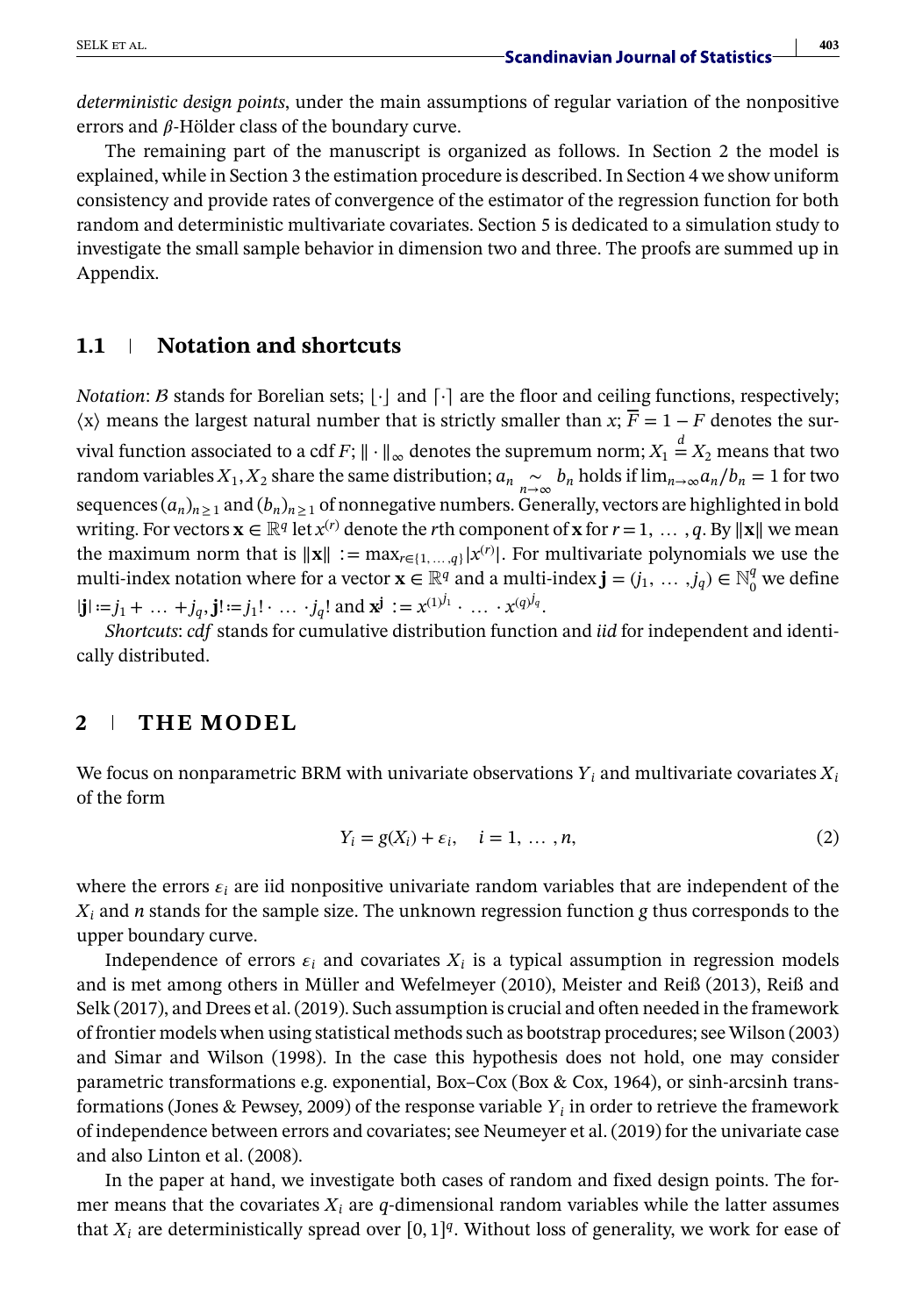reading with design points lying on [0, 1]*<sup>q</sup>* but results extend effortless to any cartesian product of one-dimensional closed intervals.

#### **2.1 The random design case**

In the random design case we consider the nonparametric boundary regression model with independent and identically distributed observations  $(X_i, Y_i)$ ,  $i = 1, \ldots, n$  defined by

$$
Y_i = g(\mathbf{X}_i) + \varepsilon_i,\tag{3}
$$

corresponding to model (2), where the design points  $X_i$  are multivariate random covariates distributed on [0, 1]<sup>*q*</sup> that fulfill assumption (K4). The errors  $\varepsilon_i$  are assumed to be iid nonpositive random variables that satisfy  $(K2)$ . The precise statements of assumptions  $(K2)$  and  $(K4)$  are given in Section 3.1.

### **2.2 The fixed design case**

In the fixed design case we consider a triangular array of independent observations  $Y_{i,n}$  and deterministic design points  $\mathbf{x}_{i,n}$  in  $[0,1]^q$  for  $i=1, \ldots, n$ . Thus we conduct the nonparametric boundary regression model

$$
Y_{i,n} = g(\mathbf{x}_{i,n}) + \varepsilon_{i,n},\tag{4}
$$

corresponding to model (2) with errors  $\varepsilon_{i,n}$  that are univariate nonpositive independent and identically distributed random variables that satisfy assumption (K2).

We allow for fixed equidistant as well as fixed nonequidistant design. In the first case we consider  $\mathbf{x}_{1,n}, \ldots, \mathbf{x}_{n,n}$  that form a grid

$$
\begin{pmatrix} n^{-\frac{1}{q}} \\ n^{-\frac{1}{q}} \\ \vdots \\ n^{-\frac{1}{q}} \end{pmatrix}, \begin{pmatrix} 2n^{-\frac{1}{q}} \\ n^{-\frac{1}{q}} \\ \vdots \\ n^{-\frac{1}{q}} \end{pmatrix}, \dots, \begin{pmatrix} 1 \\ \vdots \\ 1 \\ (n^{\frac{1}{q}} - 1)n^{-\frac{1}{q}} \end{pmatrix}, \begin{pmatrix} 1 \\ \vdots \\ 1 \\ 1 \end{pmatrix},
$$

where we assume that  $n^{\frac{1}{q}}$  is an integer. Note that when  $q=1$  the univariate equidistant design simplifies to  $\mathbf{x}_i$ ,  $n = i/n$  for  $i = 1, \ldots, n$ . In the second case the points are not necessarily equidistant, but we assume that they are even enough distributed on  $[0,1]^q$ , see Assumption (K4') below.

# **3 ESTIMATING THE REGRESSION FUNCTION**

To estimate the boundary curve, we use an estimator that locally approximates the regression function *g* by a polynomial lying above the data points; see Theorem 2.2 in Drees et al. (2019) for further details in the univariate case.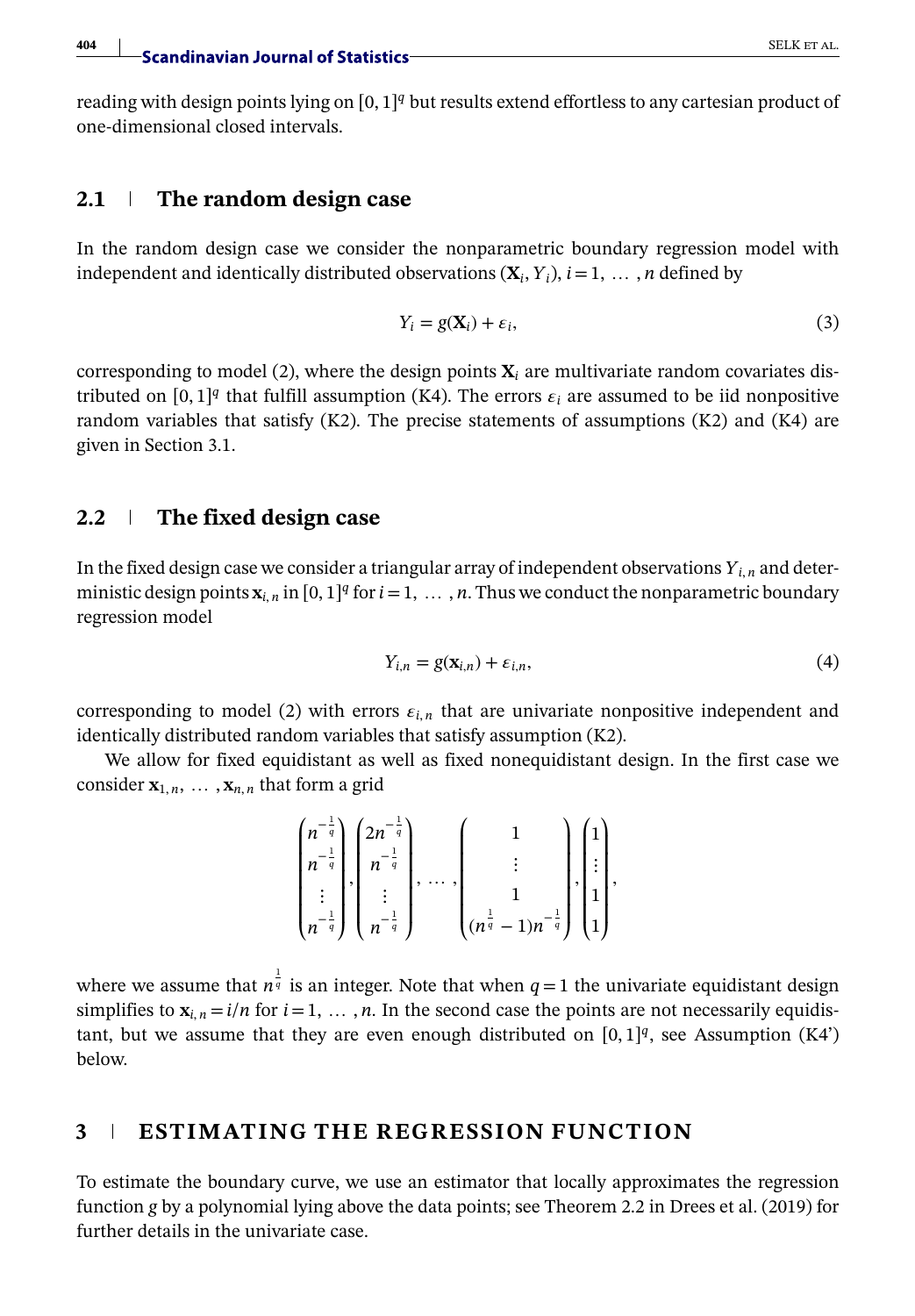### **3.1 The random design case**

For **x**∈[0, 1]*<sup>q</sup>*, we consider the regression function estimator *ĝ* defined as

$$
\hat{g}_n(\mathbf{x}) := \hat{g}(\mathbf{x}) := p(\mathbf{x}),\tag{5}
$$

where *p* is a multivariate polynomial of total degree  $\beta^* \in \mathbb{N}_0$  and minimizes the local integral

$$
\int_{[0,1]^q} p(\mathbf{t}) I\{\|\mathbf{t} - \mathbf{x}\| \le h_n\} d\mathbf{t},\tag{6}
$$

under the constraints  $p(\mathbf{X}_i) \geq Y_i$  for  $\|\mathbf{X}_i - \mathbf{x}\| \leq h_n$ . Here,  $h_n > 0$  is taken to satisfy assumption (K3) below.

*Remark* 1. The polynomial *p* is the solution to the linear optimization problem

$$
\text{minimize} \quad v^T p \tag{7}
$$
\n
$$
\text{subject to} \quad Ap \ge y,
$$

where *p* is represented by its vector of coefficients, *v* is the vector representing the linear functional ∫||**t**−**x**||≤*hn* , the matrix *A* is the multivariate Vandermonde matrix whose *i*th row has as its entries all the monomials of degree at most  $\beta^*$  in the entries of  $\mathbf{X}_i$ , and y is the vector with  $y_i = Y_i$ . For the estimator *ĝ* to be well-defined, it is necessary that this problem is bounded from below, that is, that the objective is bounded from below on the polytope defined by the constraints. This need not always be the case, as the example in Jirak et al. (2014) with  $\beta^* = 2$  and two support points demonstrates. However, the alternate optimization problem proposed in Jirak et al. (2014) has the same problem of unboundedness. When  $q = 1$ , Problem (7) is bounded whenever we have at least  $\beta^*$  + 1 points. This follows from the fact that the univariate Vandermonde matrix is totally positive when the support points  $X_i$  are positive. However, for higher dimensions it is not as simple. There, the Vandermonde matrix with  $\left(\begin{array}{c} q+\beta^* \\ q \end{array}\right)$ ) rows needs not be invertible. As of now, we believe that for *q>*1 the boundedness of (7) needs to be checked on a case-by-case basis using linear optimization algorithms. By duality theory we know that (7) is bounded if and only if there exists a vector  $g \ge 0$ with  $A<sup>T</sup>g = v$ . This linear program can become very large as *q* and  $\beta$ <sup>\*</sup> grow. For instance, if  $q = \beta$ <sup>\*</sup> and *A* has  $N = \begin{pmatrix} 2q \\ q \end{pmatrix}$ *q* ) rows, then the interior point algorithm from Vaidya (1989) runs in  $O(N^{2.5})$ time in the worst case, which in terms of *q* grows faster than  $4^{2.5q} \cdot q^{-1.25}$ . Nevertheless, this is a theoretical worst case and the average case might be better, possibly using another algorithm. For implementations, the authors suggest using the Python module scipy.optimize.linprog, which by default uses an interior point algorithm based on the MOSEK interior point optimizer by Andersen and Andersen (2000).

*Remark* 2. To illustrate the estimation procedure we take a look at the simplest case of  $\beta^* = 0$ which results in a local constant approximation. The estimator defined in  $(5)$  and  $(6)$  then simplifies to  $\hat{g}(\mathbf{x}) = \max\{Y_i \mid i = 1, \dots, n \text{ with } ||\mathbf{X}_i - \mathbf{x}|| \le h_n\}$ . In Figure 1 an example for  $q = 1$  and uniformly distributed  $\mathbf{X}_i$  is shown. For each  $\mathbf{x}$ -value a constant function is fitted to the data in the neighborhood.

We work under the following four assumptions  $(K1)$ – $(K4)$ .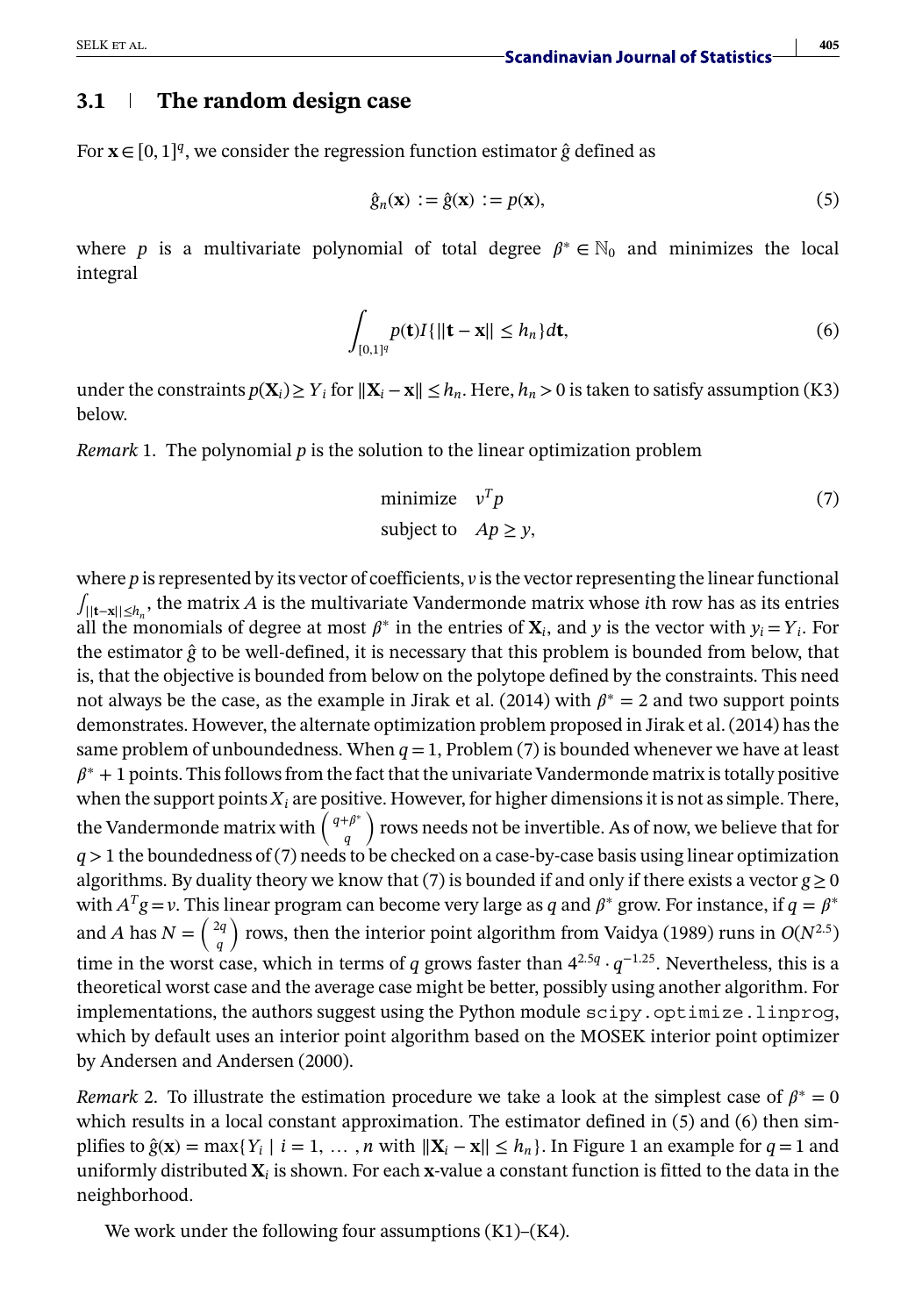

**FIGURE 1** Scatter plot of  $(X_i, Y_i)$ ,  $i = 1, \ldots, n$  together with the true regression function (black solid curve) in  $q = 1$ . A local constant approximation is considered. On the left-hand side the blue vertical bar marks the point (**x***, ĝ*(**x**)) for some given **x** and the blue square brackets the endpoints of the interval [**x**−*hn*, **x**+*hn*]. On the right hand side the red crosses indicate the estimated values  $\hat{g}$ (**x**) for different values of **x** 

(K1) **Regression function**: *g* belongs to some Hölder class of order  $\beta \in (0, \infty)$  that is *g* is  $\langle \beta \rangle$ -times differentiable on [0, 1]<sup>q</sup> and all partial derivatives of order  $\langle \beta \rangle$  satisfy

$$
|D^{\mathbf{j}}g(\mathbf{t}_{n}) - D^{\mathbf{j}}g(\mathbf{x})| \le c_{g} \|\mathbf{t}_{n} - \mathbf{x}\|_{\rho - \langle \beta \rangle} \qquad \forall \mathbf{x}, \mathbf{t}_{n} \in [0, 1]^{q}, \ \forall \mathbf{j} \in \mathbb{N}_{0}^{q} \text{ with } |\mathbf{j}| = \langle \beta \rangle, \tag{8}
$$

for some  $c_g < \infty$  where

$$
D^{\mathbf{j}} = \frac{\partial^{j_1 + \dots + j_q}}{\partial x_1^{j_1} \dots \partial x_q^{j_q}}.
$$

(K2) **Errors distribution**: The errors  $\varepsilon_i$  are independent and identically distributed on ( $-\infty$ , 0] with common cdf *F* that satisfies

$$
\overline{F}(y) = c|y|^{\alpha} + r(y), \quad y < 0,
$$

with  $\alpha$ ,  $c > 0$  and  $r(y) = o(|y|^{\alpha})$  when  $y \nearrow 0$ .

- (K3) **Bandwidths**:  $(h_n)_{n \in \mathbb{N}}$  is a sequence of positive bandwidths that satisfies  $\lim_{n \to \infty} h_n = 0$  and lim<sub>*n*→∞</sub>(log *n*)/(*nh*<sup>*q*</sup><sub>*n*</sub>) = 0.
- (K4) **Design points**: The covariates  $X_1, \ldots, X_n$  are iid random variables defined on a probability space ( $\Omega$ ,  $\mathcal{F}$ ,  $\mathbb{P}$ ) and valued on [0, 1]<sup>q</sup> with cdf  $F$ **x** and density  $f$ **x** that is bounded and bounded away from zero. Besides, they are independent of the errors  $\varepsilon_1, \ldots, \varepsilon_n$ .

*Remark* 3. While consistency of estimators defined in (5) and (6) may be attained under mild assumptions of the boundary curve such as continuity of *g* (see Neumeyer et al., 2019 for the proof in the univariate case and local polynomial estimator of order 0), rates of convergence need stronger regularity assumption on *g*. Assumption (K1) is typical in such a framework and essentially means that *g* is  $\beta$ -times differentiable and moreover a Lipschitz condition holds for the  $\beta$ derivative. Further assumptions are also needed on the error distribution such as regular variation (K2), meaning that the distribution of the errors has polynomial tails. Assumptions (K1) and (K2)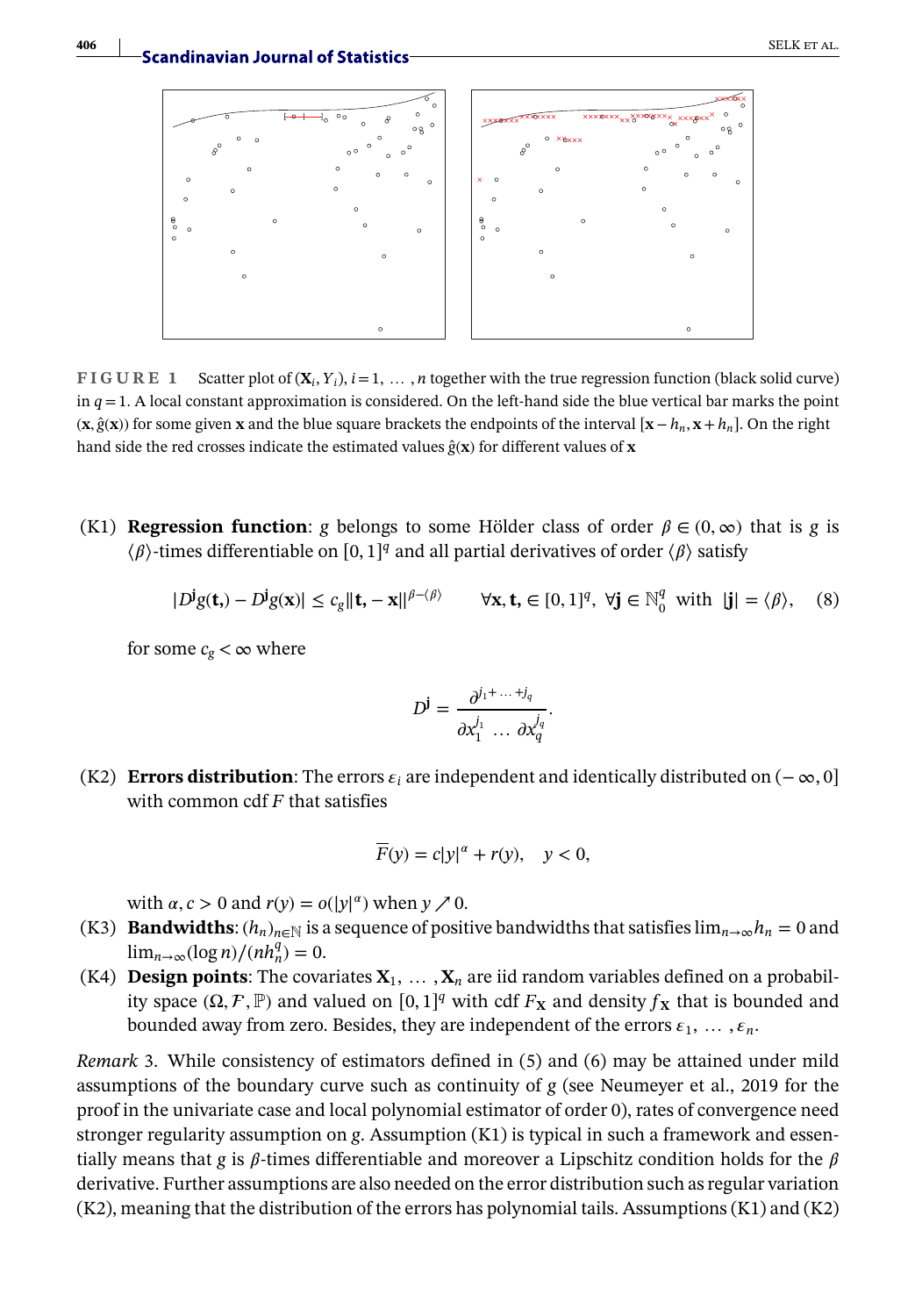are common in the context of boundary models and are met in several papers, see for instance Meister and Reiß (2013), Jirak et al. (2014), Müller and Wefelmeyer (2010), Drees et al. (2019), Girard et al. (2013), Härdle et al. (1995), and Hall and Van Keilegom (2009); see also the book of de Haan and Ferreira (2006) for the applications and the motivation of heavy-tailed errors.

# **3.2 The fixed design case**

Similarly to the random design case, for  $\mathbf{x} \in [0, 1]^q$ , we consider the regression function estimator *ĝ* defined as

$$
\hat{g}_n(\mathbf{x}) := \hat{g}(\mathbf{x}) := p(\mathbf{x}),\tag{9}
$$

where *p* is a polynomial of total degree  $\beta^* \in \mathbb{N}_0$  and minimizes the local integral

$$
\int_{[0,1]^q} p(\mathbf{t}) I\{\|\mathbf{t}, -\mathbf{x}\| \le h_n\} d\mathbf{t},\tag{10}
$$

under the constraints  $p(\mathbf{x}_{i,n}) \ge Y_{i,n}$  for  $\|\mathbf{x}_{i,n} - \mathbf{x}\| \le h_n$ . Here,  $h_n > 0$  satisfies assumption (K3') below.

We work for the fixed design case under  $(K1)$  and  $(K2)$  and the following modified assumptions (K3′ ) and (K4′ ).

- (K3<sup>'</sup>) **Bandwidths**: Let  $(h_n)_{n\geq 0}$  be a sequence of positive bandwidths that satisfies  $\lim_{n\to\infty}h_n=$ 0 and  $\lim_{n\to\infty} (\log(n))/d_n = 0$  with  $d_n = d_n(1)$  from (K4').
- (K4′ ) **Design points**: Let *In ⊂*[0, 1]*<sup>q</sup>* be a *q*-dimensional interval which is the cartesian product of one-dimensional closed intervals of length  $dh_n$  with  $d > 0$ . We assume that at least  $d_n(d)$ design points lie in all such *In*.

*Remark* 4. Assumptions (K3) and (K3') are common when analyzing the asymptotic behavior of such estimators of the form (5) or (9). In the equidistant fixed design framework we have  $d_n(d)$  =  $nh_n^q d^q$  and (K3') equals (K3). Then for the univariate case  $q = 1$ , we have  $d_n = nh_n d$  and assumption  $(K3')$  turns to be assumption  $(H1)$  in Drees et al. (2019); see also assumption  $(A4')$  in Neumeyer et al. (2019).

*Remark* 5. It is clear for assumption (K2) that the errors do not depend on the covariates in both cases of random and fixed design setups. Still, it has to be noticed that when dealing with the triangular scheme defined in (4), the errors depend on *n* too. This justifies the addition of the second index in  $\epsilon_{i,n}$ . Indeed, the *i*th design point  $\mathbf{x}_{i,n}$  may vary with the sample size; see the construction of the fixed multivariate equidistant design in Section 2.2 to be convinced.

*Remark* 6. The size of  $\alpha$  in assumption (K2) is an important factor for the performance of the estimator defined in (5) and (6) and (9) and (10), respectively. Simply speaking the smaller  $\alpha > 0$ , the better the estimator. For  $\alpha < 2$  the error distribution is irregular and in this case the rate of convergence for the estimator is faster than the typical nonparametric rate, see the considerations below Theorem 1. In Figure 2 we show some examples for different error distributions to highlight the effect of the size of  $\alpha$ . To simplify the presentation we restrict the display to  $q=1$ .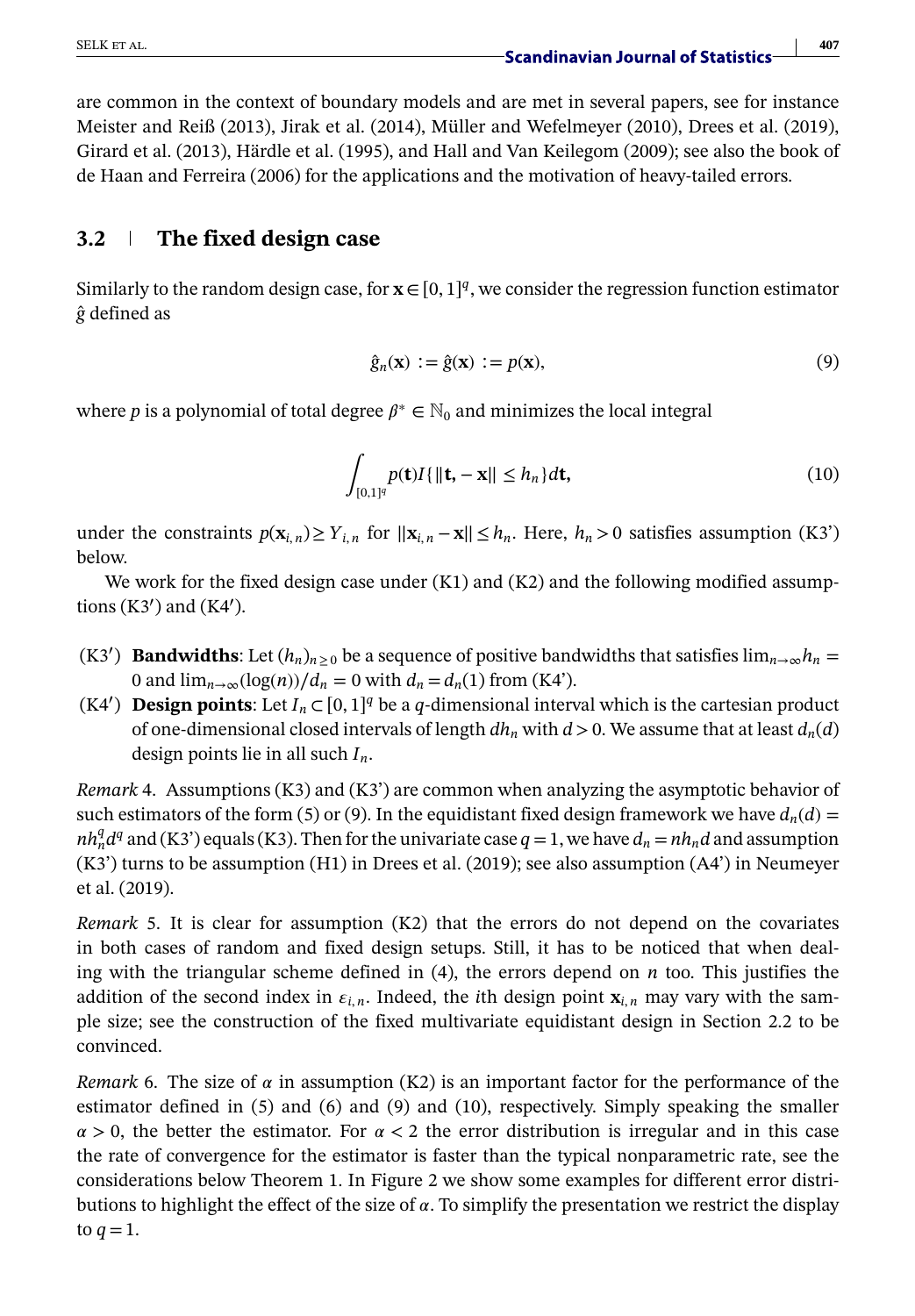

**FIGURE 2** Scatter plots of  $(\frac{i}{n}, Y_{i,n})$ ,  $i = 1, ..., n$  (fixed equidistant design for  $q = 1$ ) and the true regression function  $g(\mathbf{x}) = (\mathbf{x} - 0.5)^3 + 2$ . The errors are Weibull distributed, s. t.  $F(y) = \exp(-|y|^a)I_{(-\infty,0)}(y) + I_{[0,\infty)}(y)$  for different values of  $\alpha$ 

### **4 MAIN RESULTS**

In this section we give the uniform consistency as well as the convergence rates of our estimator *ĝ* separated for the two considered cases.

#### **4.1 The random design case**

In the next theorem, we provide the uniform consistency as well as the rate of convergence of the estimator of the regression function defined in (5) and (6) for the random design case.

**Theorem 1.** *Assume model (3) holds. If (K1) holds with*  $\beta \in (0, \beta^* + 1]$  *and (K2) and (K4) are satisfied, then the estimator of the regression function defined in (5)-(6) is uniformly consistent on* [0, 1]*<sup>q</sup> and we have*

$$
\sup_{\mathbf{x}\in[0,1]^q}|\hat{g}(\mathbf{x})-g(\mathbf{x})|=O(h_n^{\beta})+O_{\mathbb{P}}\left(\left(\frac{\log(n)}{nh_n^q}\right)^{1/\alpha}\right).
$$

*Proof.* See Appendix.

Note that the deterministic part  $O(h_n^{\beta})$  stems from the approximation of the regression function by a polynomial whereas the random part  $O_{\mathbb{P}}\left(\left(\frac{\log(n)}{n\epsilon^2}\right)\right)$  $nh_n^q$  $\setminus^{1/\alpha}$ results from the observational error. Balancing the two error rates by setting  $h_n = (\log(n)/n)^{\frac{1}{a\beta+q}}$  gives  $\sup_{\mathbf{x}\in[0,1]^q}|\hat{g}(\mathbf{x})-g(\mathbf{x})|=O_{\mathbb{P}}((\log(n)/n)^{\frac{\beta}{\alpha\beta+q}})$ . For the case of an irregular error distribution, that is  $\alpha \in (0, 2)$ , this rate improves upon the typical optimal rate  $O_{\mathbb{P}}((\log(n)/n)^{\frac{\beta}{2\beta+q}})$  for the nonparametric estimation of mean regression functions in models with regular errors; see also the discussion in the simulation part.

*Remark* 7. Theorem 1 extends the result of Drees et al. (2019), Theorem 2.2, to the multivariate random setting. Even in the univariate deterministic setting our result (Theorem 2 established below) is an extension of the aforementioned theorem since the convergence rate holds on the whole unit interval [0, 1] whereas in Drees et al. (2019) the result is restricted to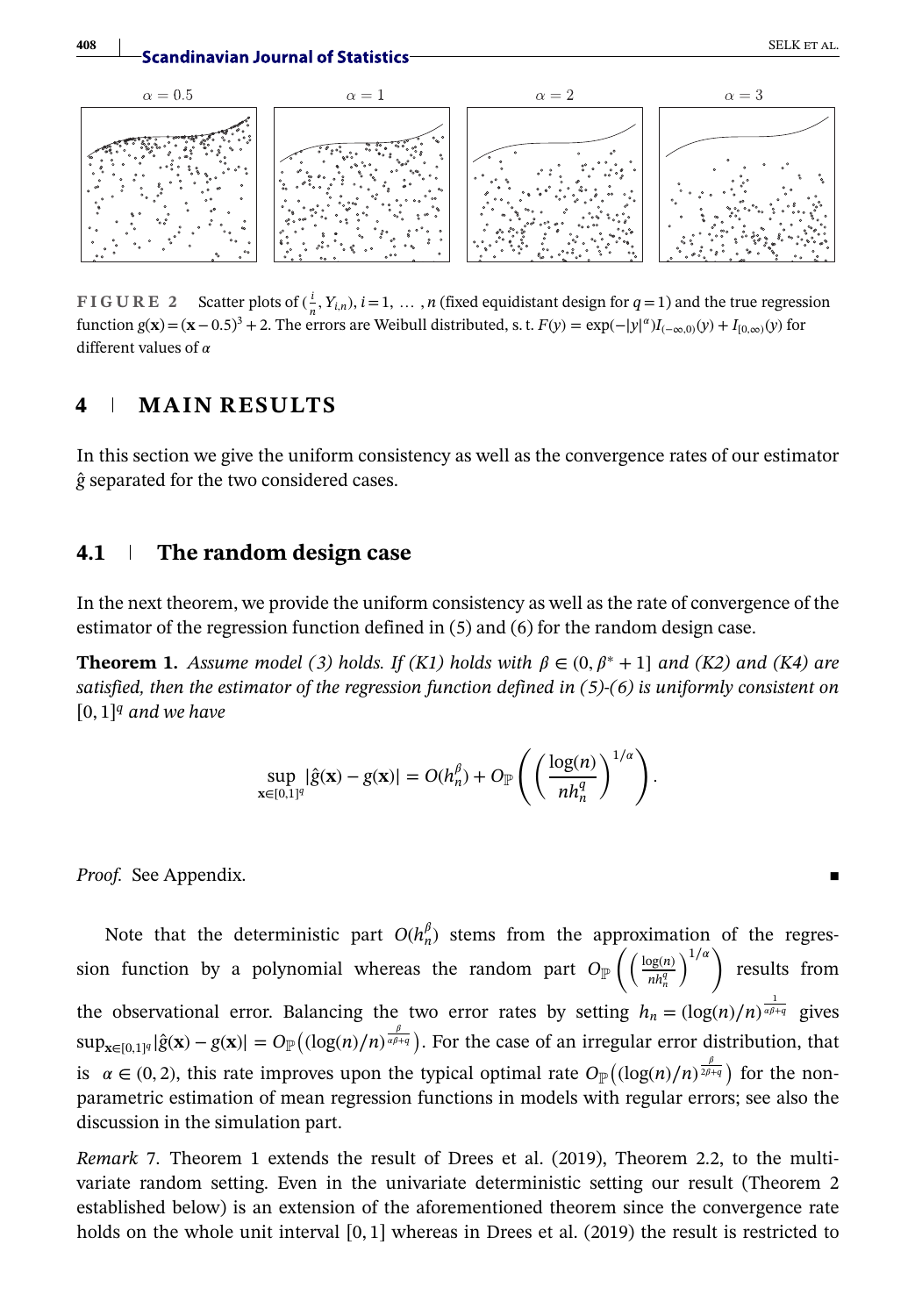# SELK ET AL. **409**<br>**Scandinavian Journal of Statistics**

[*hn*, 1−*hn*]. The proof of the error rate that stems from the observational error follows along similar lines as the proof in Drees et al. (2019) but major adaptions are needed to deal with the multivariate and random case. The proof of the deterministic error rate that is due to approximating the boundary curve *g* by a polynomial is based on the proof of Theorem 3.1 in Jirak et al. (2014). In the univariate equidistant fixed case that is treated in Drees et al. (2019) this Theorem can be applied directly whereas in the multivariate, possibly random case that is treated in the paper at hand the proof has to be intensely modified. Indeed, the original proof in Jirak et al. (2014) fully relies on the fundamental theorem of algebra, which states that every polynomial equation in one variable with complex coefficients has at least one complex solution. As far as we know there is no possible extension of such a result for higher dimension hence moving to multidimensional covariates requires completely different arguments. This difficulty was already mentioned in Jirak et al. (2014), Remark 1. See the proof of Proposition 1 and especially the proof of Lemma 1 for our modification. This also gives an alternative proof of Theorem 3.1 in Jirak et al. (2014) and extends it to the multivariate and possibly random case.

### **4.2 The fixed design case**

We give in the next theorem the uniform consistency as well as the rate of convergence of the estimator of the regression function defined in (9) and (10) for deterministic design points.

**Theorem 2.** *Assume model (4) holds.* If (K1) holds with  $\beta \in (0, \beta^* + 1]$  and (K2), (K3') and (K4') *are satisfied, then the estimator of the regression function defined in (9) and (10) is uniformly consistent on* [0, 1]*<sup>q</sup> and we have*

$$
\sup_{\mathbf{x}\in[0,1]^q}|\hat{g}(\mathbf{x})-g(\mathbf{x})|=O(h_n^{\beta})+O_{\mathbb{P}}\left(\left(\frac{\log(n)}{d_n}\right)^{1/\alpha}\right).
$$

*Proof.* See Appendix.

When  $\beta^* = 0$  the Hölder class defined in Assumption (K1) reduces to the so-called class of  $\beta$ -Hölder uniformly continuous functions with  $\beta \in (0, 1]$ . In this framework, the boundary curve *g* may be estimated by a local constant approximation

$$
\hat{g}(\mathbf{x}) = \max\{Y_{i,n}|i=1,\dots,n \text{ with } ||\mathbf{x}_{i,n} - \mathbf{x}|| \le h_n\}.
$$
 (11)

This local constant approximation based estimator has been studied in Neumeyer et al. (2019) in the univariate setup for both random and fixed design points. Under the weaker assumption of continuity of the boundary curve *g*, they showed the uniform consistency of the estimator defined in (11) on the whole unit interval [0, 1]. Strengthening with the  $\beta$ -*Hölder uniformly continuity* assumption and iid regularly varying innovations, we obtain from Theorem 2 for the multivariate case, the uniform consistency as well as the rate of convergence for the deterministic design case on the whole unit interval  $[0, 1]^{q}$ . We sum up in the following corollary.

**Corollary 1.** Assume (K2), (K3'), and (K4') hold for model (4) with  $\beta$ -Hölder uniformly continu*ous function g. Then, the local constant approximation of the boundary curve g defined in (11) is*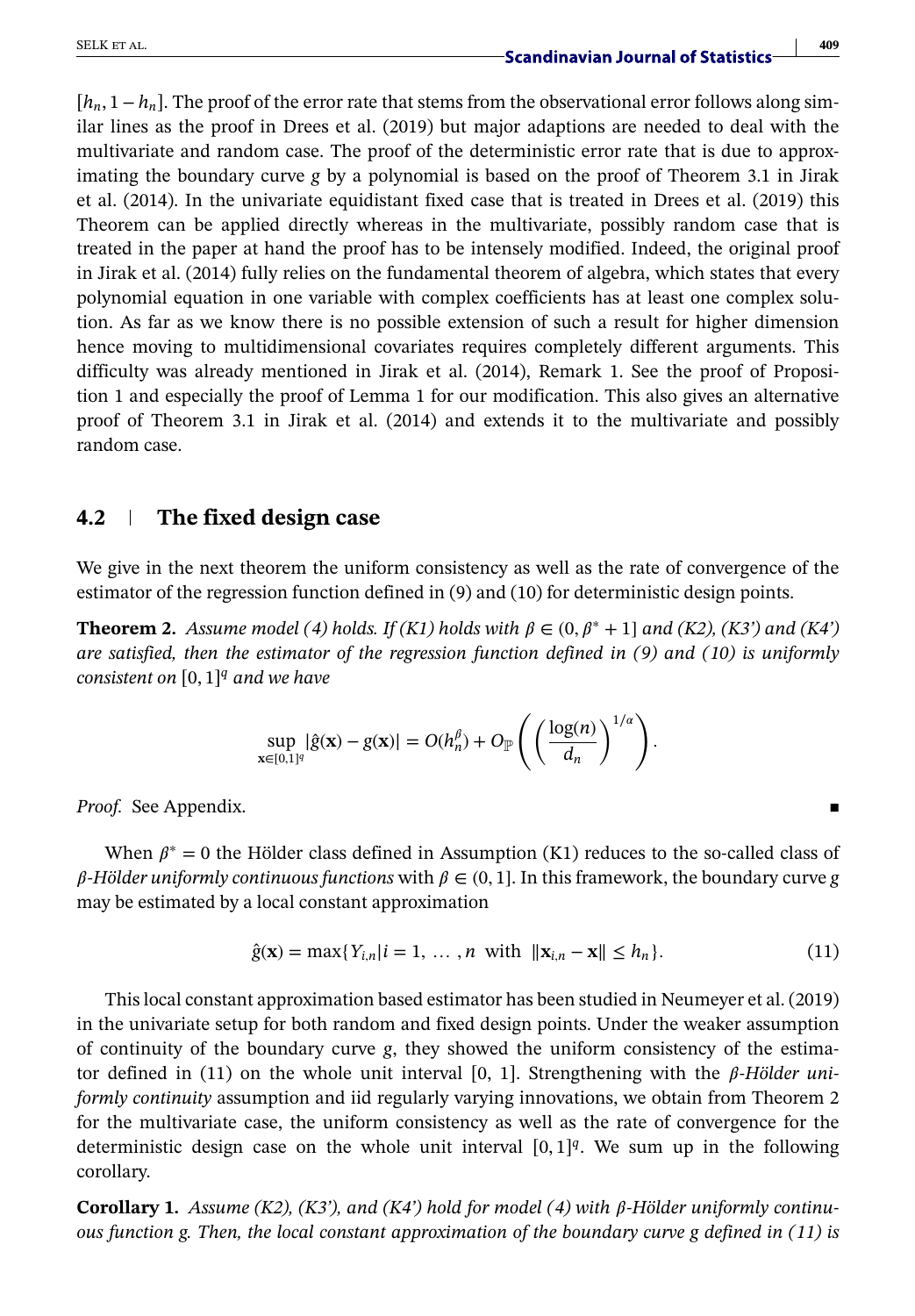**410 Scandinavian Journal of Statistics** SELK ET AL.

*uniformly consistent on* [0, 1]*<sup>q</sup> and we have*

$$
\sup_{\mathbf{x}\in[0,1]^q}|\hat{g}(\mathbf{x})-g(\mathbf{x})|=O(h_n^{\beta})+O_{\mathbb{P}}\left(\left(\frac{\log(n)}{d_n}\right)^{1/\alpha}\right).
$$

*Remark* 8. Corollary 1 extends Remark 2.5 in Drees et al. (2019) to the multivariate setup and for non necessarily equidistant design points.

### **5 SIMULATIONS**

To study the small sample behavior, we generate data according to the model

$$
Y_i = 0.5 \cdot \sin \left( 2\pi (X_i^{(1)} + \dots + X_i^{(q)}) \right) + 4(X_i^{(1)} + \dots + X_i^{(q)}) - \varepsilon_i,
$$

with  $X_1, \ldots, X_n$  iid ∼ Unif([0, 1]<sup>q</sup>) and  $\varepsilon_1, \ldots, \varepsilon_n$  iid ∼ Exp(1) for  $q = 2, 3$  and sample sizes  $n=10<sup>q</sup>$ , 20<sup>*q*</sup>, 30<sup>*q*</sup>. Thus in the simulated model the error distribution fulfills  $\alpha = 1$  and we consider different values of  $\beta^* = 0, 1, 2, 3$  which means that we investigate local constant, local linear, local quadratic and local cubic approximation.

Since our estimator is computed by minimizing an integral over a polynomial the estimation procedure consists of solving a linear programming problem (compare to Remark 1). The bandwidth is chosen as  $h_n = n^{-\frac{1}{\beta^* + 1 + q}}$  which corresponds (up to a log term) to the theoretically optimal bandwidth for  $\alpha = 1$  that balances the two error rates, see the considerations below Theorem 1.

We run the same simulations with fixed equidistant design points  $\mathbf{x}_{1,n}$ ,  $\ldots$ ,  $\mathbf{x}_{n,n}$  as described in Section 2.2. The results are very similar and thus we only present the results for the random design case. The discussion below also applies for the fixed design case.

In Table 1 the results for 1000 replications are shown where we display the estimated mean squared error of our estimator *ĝ*(0*.*5*,* 0*.*5) (*ĝ*(0*.*5*,* 0*.*5*,* 0*.*5)*,* respectively). Except for the local constant approximation ( $\beta^* = 0$ ), the estimators perform well and become better as  $\beta^*$  grows as well as *n* grows; see the discussion below.

In Figure 3 we show the true boundary curve and the estimated curve *ĝ* in comparison. Since in dimension one the presentation of two curves in one plot is clearer than in higher dimensions we display a cut through the two, respectively, three-dimensional surface of the functions. To be precise we plot the functions  $x \mapsto 0.5 \sin(2\pi(x + 0.5)) + 4(x + 0.5)$  and  $x \mapsto \hat{g}(x, 0.5)$  ( $x \mapsto$  $0.5 \sin(2\pi(x+1)) + 4(x+1)$  and  $x \mapsto \hat{g}(x, 0.5, 0.5)$ , respectively). It can be seen that the approximation gets better as  $\beta^*$  grows both for  $q=2$  and  $q=3$ . For  $\beta^* = 2, 3$  the approximation is very good, also in both considered cases of two- and three-dimensional covariates. Exemplarily we show the results for  $n=20<sup>q</sup>$  since the effect is very similar for the other cases.

To evaluate the performance of the estimator on the whole interval  $[0, 1]^q$  we display in Table 2 the arithmetic mean of the estimated mean squared error of  $\hat{g}(\mathbf{x}_1), \dots, \hat{g}(\mathbf{x}_N)$  where  $\mathbf{x}_1, \dots, \mathbf{x}_N$ form a grid on  $[0, 1]^q$  with  $N = 20^q$ . Again, the performance is surprisingly poor for  $n = 10^2$  and get even worse for  $\beta^* = 2, 3$ ; see the discussion below. In Figure 4 we show plots of the estimated mean squared error of  $\hat{g}$  on  $[0, 1]^2$  for these cases. From the picture it can be deduced that the problem lies on the boundaries. The reason could be the smaller number of observations in this area which are of higher significance for larger  $\beta^*$ .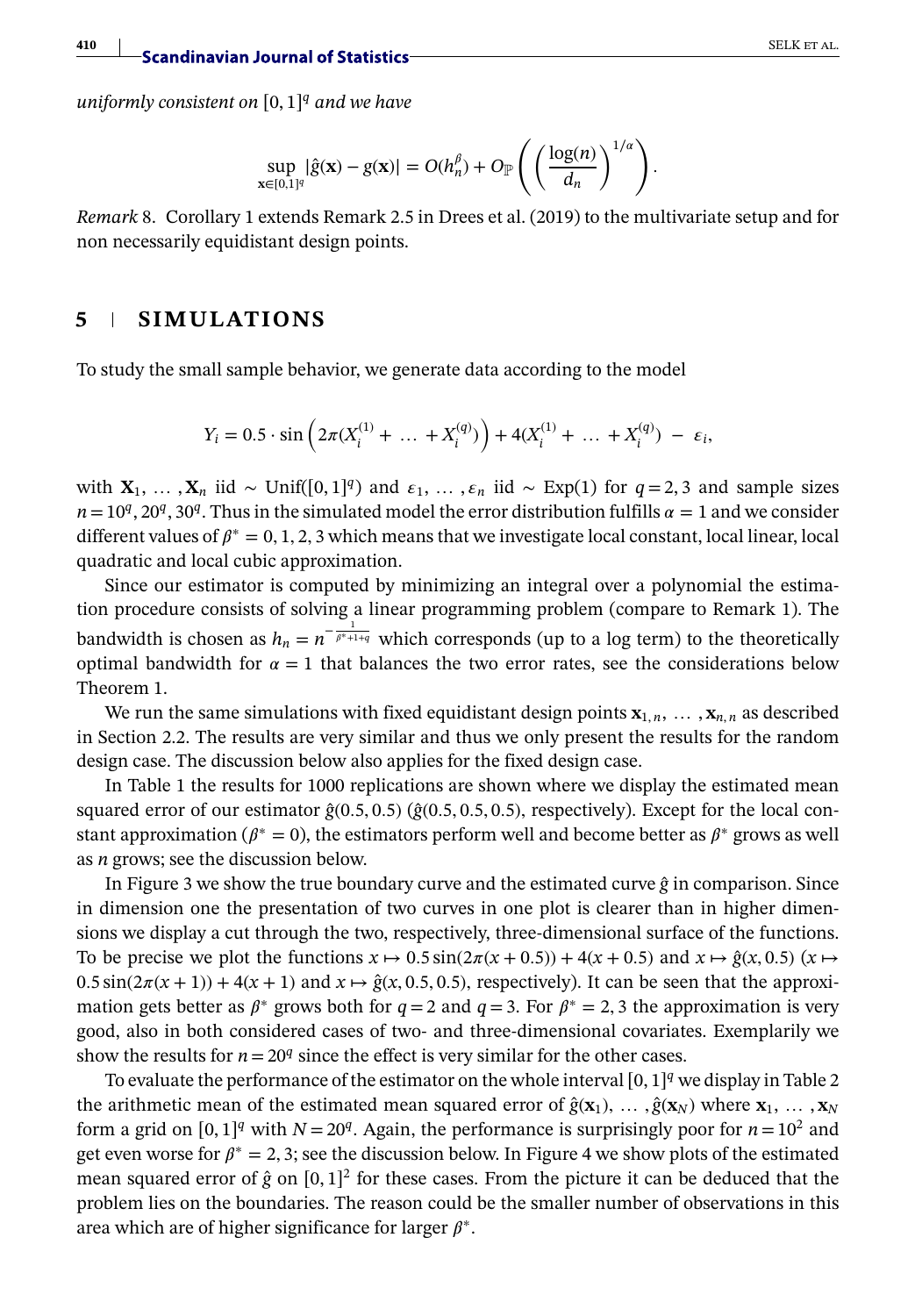| <b>TABLE 1</b> Estimated mean squared error for $\hat{g}(0.5, 0.5)$ (top) |
|---------------------------------------------------------------------------|
| and for $\hat{g}(0.5, 0.5, 0.5)$ (bottom)                                 |

| $q=2$         | $n = 10^2$ | $n = 20^2$ | $n = 30^2$ |
|---------------|------------|------------|------------|
| $\beta^* = 0$ | 1.56       | 0.95       | 0.62       |
| $\beta^* = 1$ | 0.02       | 0.006      | 0.002      |
| $\beta^* = 2$ | 0.07       | 0.01       | 0.005      |
| $\beta^* = 3$ | 0.02       | 0.003      | 0.001      |
| $q = 3$       | $n = 10^3$ | $n = 20^3$ | $n = 30^3$ |
|               |            |            |            |
| $\beta^* = 0$ | 0.62       | 0.06       | 0.02       |
| $\beta^* = 1$ | 0.06       | 0.02       | 0.005      |
| $\beta^* = 2$ | 0.03       | 0.003      | 0.001      |



**FIGURE 3** True boundary curve (black solid line) and estimator *ĝ* (red dashed line) for different values of  $\beta^*$ . The plot shows a cut trough the two-dimensional surface (top), respectively, three-dimensional surface (bottom) of the function

While the performance of the estimators (except the two cases discussed before) are promising, we highlight the following points:

- **•** The higher the degree of the polynomial the more data is needed to attain satisfying estimation.
- For a point that lies in the center of  $[0, 1]^q$  the interval containing the observations for the estimation is of size  $(2h_n)^q$ , but if the point lies close to the boundary or at the boundary the interval gets smaller. Combined with the previous point, one has to be very careful when dealing with points at the boundary in small samples with polynomials of high degree.
- **•** As *n* grows, the number of points within each interval grows.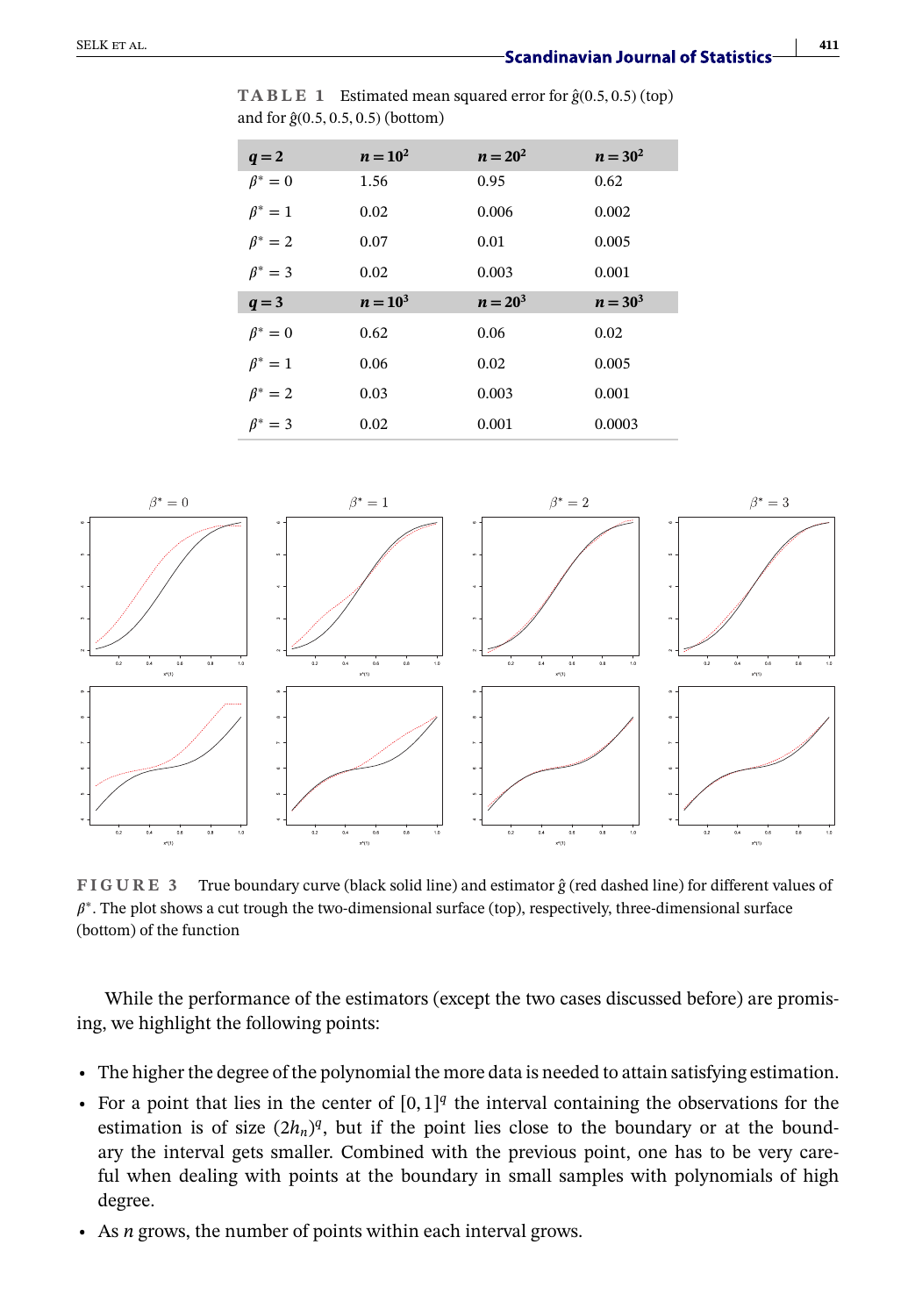**TABLE 2** Arithmetic mean of estimated mean squared errors for  $\hat{g}$  on  $[0, 1]^2$  (top) and on  $[0, 1]^3$  (bottom)

| $q=2$         | $n = 10^2$ | $n = 20^2$ | $n = 30^2$ |
|---------------|------------|------------|------------|
| $\beta^* = 0$ | 0.79       | 0.37       | 0.23       |
| $\beta^* = 1$ | 0.22       | 0.06       | 0.04       |
| $\beta^* = 2$ | 1.4        | 0.03       | 0.009      |
| $\beta^* = 3$ | 7.47       | 0.05       | 0.01       |
|               |            |            |            |
| $q = 3$       | $n = 10^3$ | $n = 20^3$ | $n = 30^3$ |
| $\beta^* = 0$ | 1.18       | 0.52       | 0.3        |
| $\beta^* = 1$ | 0.15       | 0.08       | 0.05       |
| $\beta^* = 2$ | 0.09       | 0.008      | 0.002      |



**FIGURE 4** Estimated mean squared error of  $\hat{g}$  on [0, 1]<sup>2</sup> with  $\beta^* = 2$  (left-hand side) and  $\beta^* = 3$ (right-hand side) and  $n = 10^2$ 

- The results improve as  $\beta^*$  grows provided *n* is large enough. The results improve as well as *n* grows which are both expected effects that correspond to the theoretical result in Theorem 1.
- The local constant approximation (case  $\beta^* = 0$ ) seems to get worse as the dimension increases, in the case where not enough data points are provided or where the bandwidth is too large. One reason for this is that for each interval, the constant estimator always only fits one point (the maximum) whereas already in the linear estimator ( $\beta^* = 1$ ), the number of points fitted grows with the dimension (namely,  $q+1$ ). For instance, for the bidimensional case with small sample size *n*=10<sup>2</sup> and  $\beta^*$  = 3 the bandwidth *h<sub>n</sub>* is of order  $n^{-1/6} \approx 0.46$  so *h<sub>n</sub>* may be too large: for a point **x** far away from the boundaries, the resulting estimation  $\hat{g}$  $\bf{x}$ ) using local constant approximation consists in taking the maximum of the observations *Yi*'s over (almost) the whole interval. When *n* grows to  $n=20^2$  and  $n=30^2$  then the results gets better since the bandwidths shrink to  $h_n \approx 0.14$  and  $h_n \approx 0.10$ .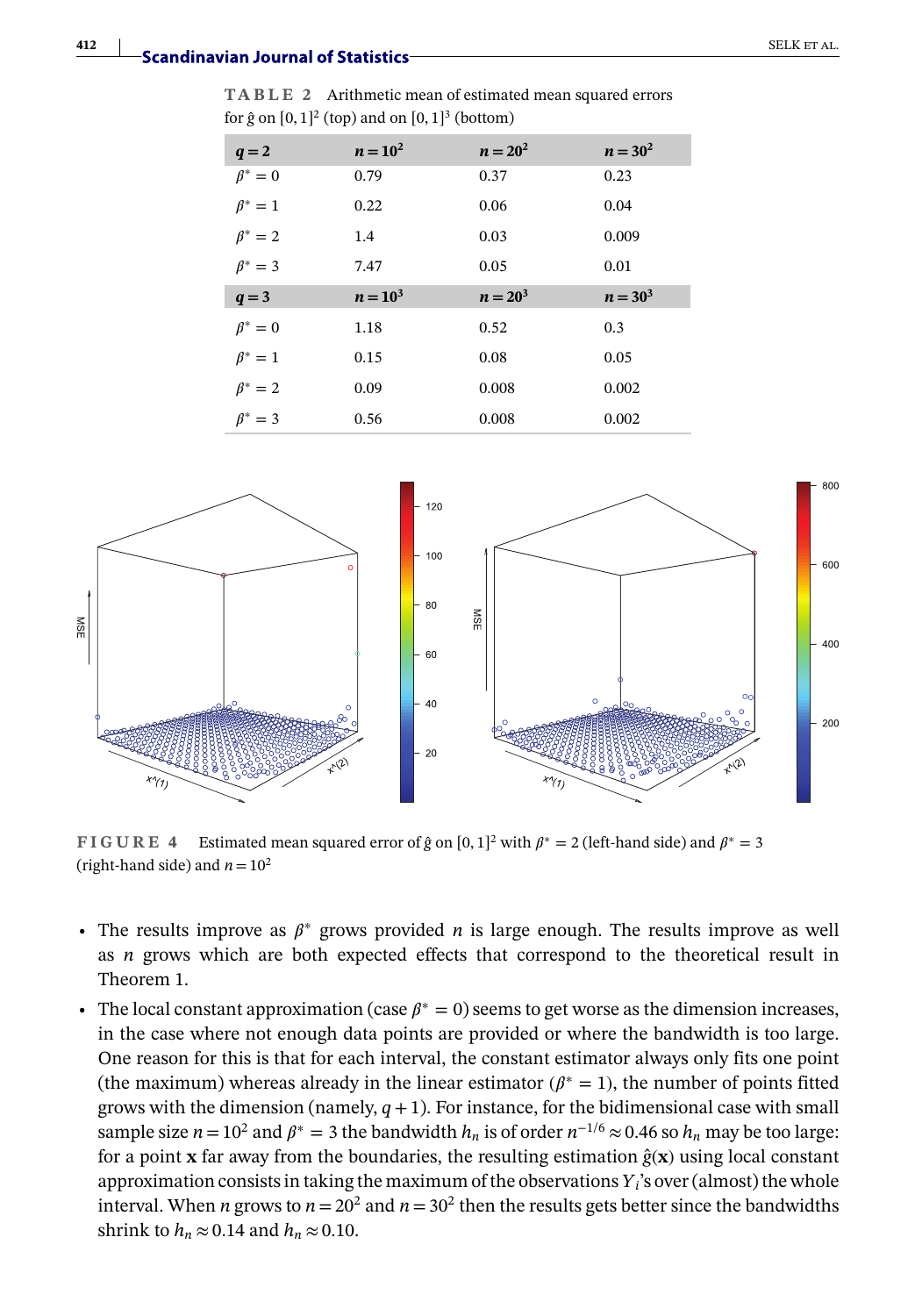Once mentioning that all of the issues discussed before fade away for *n* large enough it has to be highlighted that bandwidth selection is a crucial point one has to be very careful with during the estimation procedure. From a theoretical perspective, it is clear that  $h_n$  drives the speed with which the boundary estimators converge; see Theorem 1. But even more importantly, when dealing with a small sample size in real data applications, the bandwidth impacts considerably the behavior of the estimator.

For the one-dimensional case, Jirak et al. (2014) propose a data-driven procedure to choose the bandwidth in any given application. The authors construct an adaptive estimator of the boundary of the curve based on a nested version of Lepski's method. They also investigate its performance in terms of pointwise and  $L_q$  risks. We believe that the method itself can be adapted to the higher-dimensional setting, because essentially it depends on the errors and the response variables, which are one-dimensional quantities. The full theoretical analysis of such an adaption is a comprehensive topic and we leave it to future research. Nevertheless, we sketch our adaption of the method below.

We start with constants  $s \in (0, 1)$  and  $\rho > 1$ . The choice of these is decided by the user of the method. To avoid too large estimation steps,  $\rho$  should be close to 1. The constant *s* should not be too close to 1. We set  $K = \lfloor \log_{\rho}(n^{1-s}) \rfloor$  and define the geometric sequence of bandwidths  $h_k = h_0 \rho^k$  for  $k = 0, \ldots, K+1$ , where  $h_0 = n^{s-1}$ . For each k, we define the estimator  $\hat{g}_k$  as in Equations (5) and (6). We choose an optimal bandwidth  $h_k$  by setting

$$
\hat{k} := \inf\{k = 0, \ldots, K : \exists l \leq k : ||\hat{g}_{k+1} - \hat{g}_l|| > \hat{\zeta}_l + \hat{\zeta}_{k+1}\} \wedge K,
$$

and choosing the corresponding  $h_k$ . Here, the thresholds  $\hat{\zeta}_k$  can be estimated from the one-dimensional observations  $(Y_i)_{i=1,\dots,n}$  as explained in Jirak et al. (2014) and sketched below. Finally, the required data-driven estimator is defined as  $\hat{g}_{\text{driven}} := \hat{g}_{\hat{k}}$ .

The estimation of the thresholds  $\zeta_k$  requires first the estimation of the extremal indices involved in the error distribution; namely the tail index denoted  $\alpha$  in the present paper as well as the coefficients involved in the second order conditions of regular variation, see equations (1.3) and (1.4) and assumption 3.1 in Jirak et al. (2014) for more details. Since these coefficients are not directly related to the dimension of the covariates, their estimation could be done using similar arguments as in Jirak et al. (2014), that is, with a Hill-type estimator; see their Section 3.2 and more specifically equation (3.10) for the precise definition of the estimator. This part requires an investigation of the tail distribution of the error and involves some additional technical assumptions; see for instance equation (3.17) and assumption 10.1 in their paper. In sum, we believe that the estimation of the critical thresholds in the multivariate setting may be attained in the same fashion as in their sections (3.3) and (3.4).

Note that different approaches to this problem may be considered such as a theoretically lighter cross validation approach or a bootstrap method, we refer to Hall and Park (2004) for more details.

#### **ACKNOWLEDGEMENTS**

We would like to thank Holger Drees, Natalie Neumeyer, Bernd Sturmfels, Lorenzo Venturello, Avinash Kulkarni and János Kollár for helpful discussions. Further we would like to thank the anonymous referees for many constructive remarks that led to a significant improvement of the paper. Financial support by the DFG (Research Unit FOR 1735 *Structural Inference in Statistics:*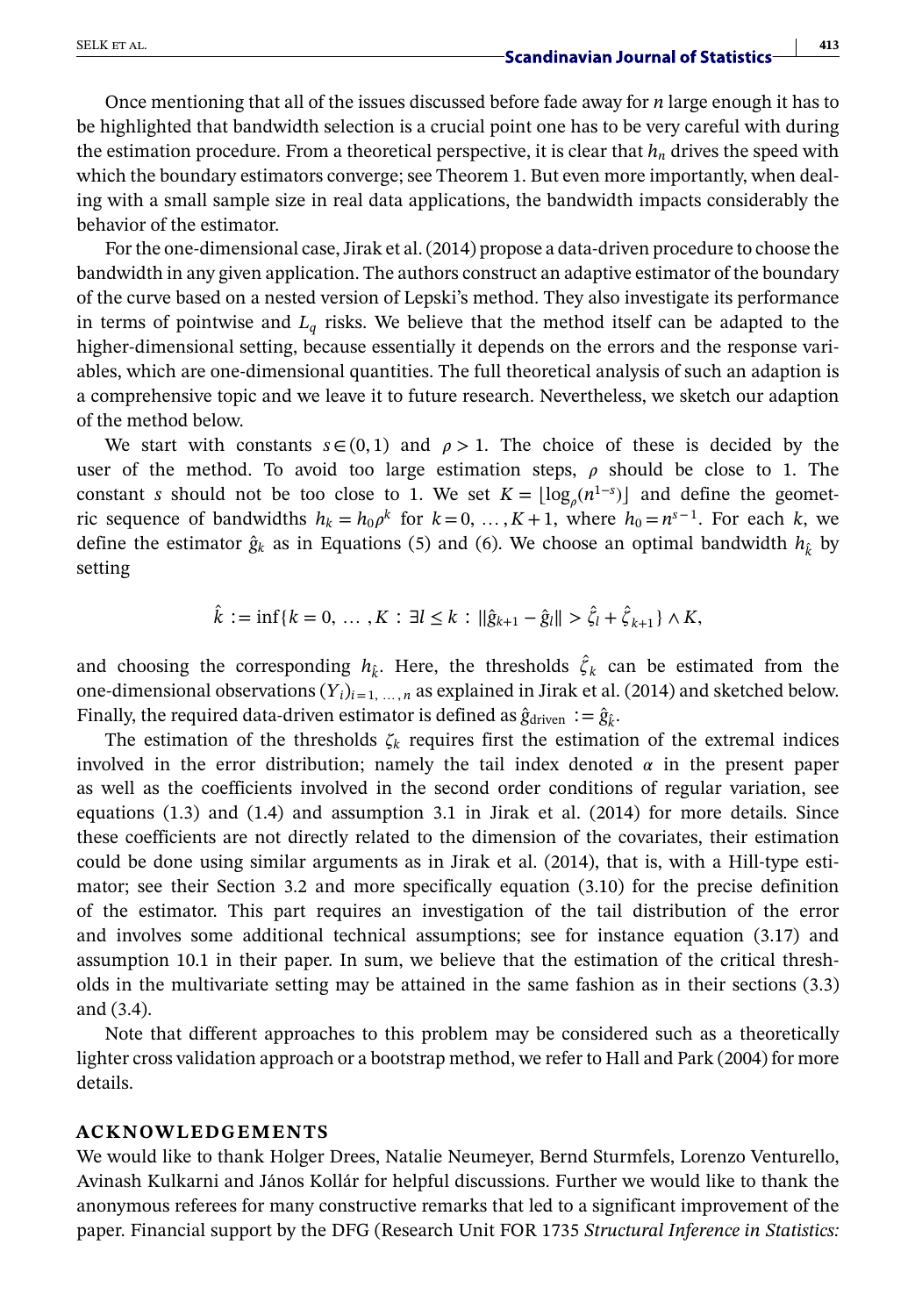*Adaptation and Efficiency*) is gratefully acknowledged. Open Access funding enabled and organized by Projekt DEAL (Universitaet Hamburg).

Open access funding enabled and organized by Projekt DEAL.

#### **ORCID**

*Leonie Selk* <https://orcid.org/0000-0003-0459-4953>

#### **REFERENCES**

- Aigner, D., Lovell, C. K., & Schmidt, P. (1977). Formulation and estimation of stochastic frontier production function models. *Journal of Econometrics*, *6*(1), 21–37.
- Andersen, E. D., & Andersen, K. D. (2000). The Mosek Interior Point Optimizer for Linear Programming: An Implementation of the Homogeneous Algorithm. In: Frenk H., Roos K., Terlaky T., Zhang S. (eds) High Performance Optimization. Applied Optimization. Springer, Boston, MA; 33.
- Box, G. E. P., & Cox, D. R. (1964). An analysis of transformations. *Journal of the Royal Statistical Society Series B*, *26*, 211–252.
- Brown, L. D., & Low, M. G. (1996). Asymptotic equivalence of nonparametric regression and white noise. *The Annals of Statistics*, *24*, 2384–2398.
- Cooper, W., Seiford, L. M. & Zhu, J. (Eds.) (2011). *Handbook on data envelopment analysis* (Vol. 164). Boston, MA, *Springer.*
- Cornwell, C., & Schmidt, P. (2008). *Stochastic frontier analysis and efficiency estimation*. In *The econometrics of panel data* (pp. 697–726). Springer.
- Daouia, A., Noh, H., & Park, B. U. (2016). Data envelope fitting with constrained polynomial splines. *Journal of the Royal Statistical Society, Series B*, *78*, 3–30.
- Daouia, A., & Simar, L. (2005). Robust nonparametric estimators of monotone boundaries. *Journal of Multivariate Analysis*, *96*(2), 311–331.
- de Haan, L., & Ferreira, A. (2006). *Extreme value theory: An introduction. Springer Series in Operations Research and Financial Engineering*. Springer.
- de Haan, L., & Resnick, S. (1994). Estimating the home range. *Journal of Applied Probability*, *31*, 700–720.
- Deprins, D., Simar, L., & Tulkens, H. (1984). *Measuring labor-efficiency in post offices. No 571, CORE Discussion Papers RP, Université catholique de Louvain*. Center for Operations Research and Econometrics (CORE).
- Drees, H., Neumeyer, N., & Selk, L. (2019). Estimation and hypotheses tests in boundary regression models. *Bernoulli*, *25*, 424–463.
- Farrell, M. J. (1957). The measurement of productive efficiency. *Journal of the Royal Statistical Society: Series A (General)*, *120*(3), 253–281.
- Francis, J. C., & Kim, D. (2013). *Modern portfolio theory: Foundations, analysis, and new developments* (Vol. *795*). John Wiley & Sons.
- Gardes, L. (2002). Estimating the support of a Poisson process via the faber-schauder basis and extreme values. *Annales de l'ISUP*, *46*(1-2), 43–72.
- Gijbels, I., Mammen, E., Park, B. U., & Simar, L. (1999). On estimation of monotone and concave frontier functions. *Journal of American Statistical Association*, *94*, 220–228.
- Gijbels, I., & Peng, L. (2000). Estimation of a support curve via order statistics. *Extremes*, *3*, 251–277.
- Girard, S., Guillou, A., & Stupfler, G. (2013). Frontier estimation with kernel regression on high order moments. *Journal of Multivariate Analysis*, *116*, 172–189.
- Girard, S., Iouditski, A., & Nazin, A. V. (2005). L1-optimal nonparametric frontier estimation via linear programming. *Automation and Remote Control*, *66*(12), 2000–2018.
- Girard, S., & Jacob, P. (2003). Projection estimates of point processes boundaries. *Journal of Statistical Planning and Inference*, *116*(1), 1–15.
- Girard, S., & Jacob, P. (2004). Extreme values and kernel estimates of point processes boundaries. *ESAIM: Probability and Statistics*, *8*, 150–168.
- Girard, S., & Jacob, P. (2008). Frontier estimation via kernel regression on high powertransformed data. *Journal of Multivariate Analysis*, *99*, 403–420.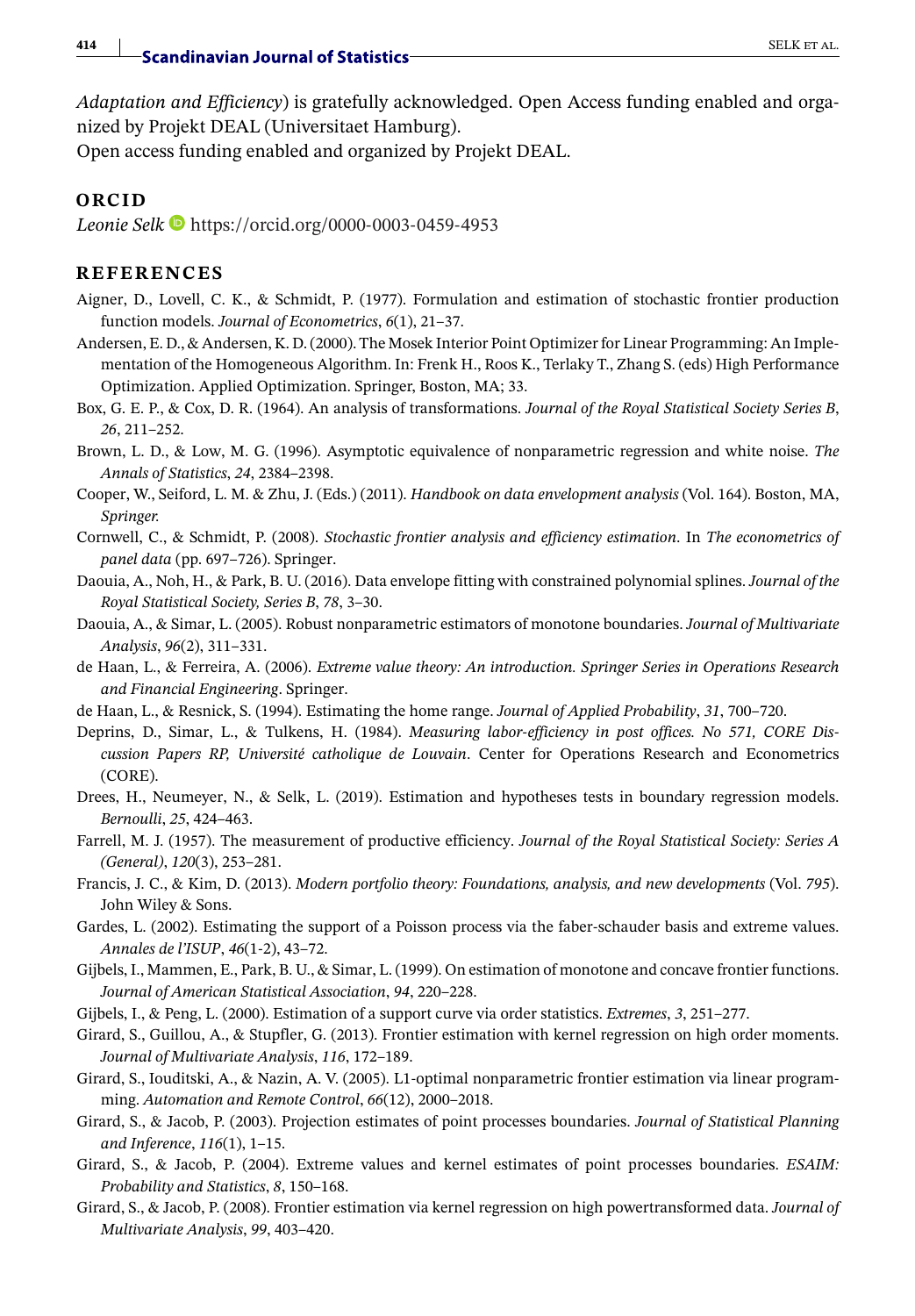- Goetzmann, W. N., Brown, S. J., Gruber, M. J., & Elton, E. J. (2014). *Modern portfolio theory and investment analysis* (p. 237). John Wiley & Sons.
- Hall, P., Nussbaum, M., & Stern, S. E. (1997). On the estimation of a support curve of indeterminate sharpness. *Journal of Multivariate Analysis*, *62*, 204–232.
- Hall, P., & Park, B. U. (2004). Bandwidth choice for local polynomial estimation of smooth boundaries. *Journal of Multivariate Analysis*, *91*(2), 240–261.
- Hall, P., Park, B. U., & Stern, S. E. (1998). On polynomial estimators of frontiers and boundaries. *Journal of Multivariate Analysis*, *66*, 71–98.
- Hall, P., & Van Keilegom, I. (2009). Nonparametric "regression" when errors are positioned at end-points. *Bernoulli*, *15*, 614–633.
- Härdle, W., Park, B. U., & Tsybakov, A. B. (1995). Estimation of non-sharp support boundaries. *Journal of Multivariate Analysis*, *55*, 205–218.
- Jacob, P., & Suquet, C. (1995). Estimating the edge of a Poisson process by orthogonal series. *Journal of Statistical Planning and Inference*, *46*(2), 215–234.
- Jirak, M., Meister, A., & Reiß, M. (2014). Adaptive estimation in nonparametric regression with one-sided errors. *The Annals of Statistics*, *42*(5), 1970–2002.
- Jones, M. C., & Pewsey, A. (2009). Sinh-arcsinh distributions. *Biometrika*, *96*, 761–780.
- Kelly, E., Shalloo, L., Geary, U., Kinsella, A., & Wallace, M. (2012). Application of data envelopment analysis to measure technical efficiency on a sample of Irish dairy farms. *Irish Journal of Agricultural and Food Research*, 51(1), 63–77.
- Knight, K. (2001). Limiting distributions of linear programming estimators. *Extremes*, *4*(2), 87–103.
- Korostelëv, A. P., Simar, L., & Tsybakov, A. B. (1995). Efficient estimation of monotone boundaries. *The Annals of Statistics*, *23*(2), 476–489.
- Korostelëv, A. P., & Tsybakov, A. B. (1993). *Minimax theory of image reconstruction Lecture Notes in Statistics* (Vol. *82*). Springer.
- Kroó, A., & Révész, S. (1999). On Bernstein and Markov-type inequalities for multivariate polynomials on convex bodies. *Journal of approximation theory*, *99*(1), 134–152.
- Kumbhakar, S. C., & Lovell, C. K. (2003). *Stochastic frontier analysis*. Cambridge University Press.
- Kumbhakar, S. C., Park, B. U., Simar, L., & Tsionas, E. G. (2007). Nonparametric stochastic frontiers: A local maximum likelihood approach. *Journal of Econometrics*, *137*(1), 1–27.
- Linton, O., Sperlich, S., & Van Keilegom, I. (2008). Estimation on a semiparametric transformation model. *Annals of Statisics*, *36*, 686–718.
- Lovell, C. K., Grosskopf, S., Ley, E., Pastor, J. T., Prior, D., & Eeckaut, P. V. (1994). Linear programming approaches to the measurement and analysis of productive efficiency. *Top*, *2*(2), 175–248.
- Mardani, A., Streimikiene, D., Balezentis, T., Saman, M. Z. M., Nor, K. M., & Khoshnava, S. M. (2018). Data envelopment analysis in energy and environmental economics: An overview of the state-of-the-art and recent development trends. *Energies*, *11*(8), 2002.
- Meeusen, W., & van Den Broeck, J. (1977). Efficiency estimation from Cobb-Douglas production functions with composed error. *International Economic Review*, 18(2), 435–444.
- Meister, A., & Reiß, M. (2013). Asymptotic equivalence for nonparametric regression with non-regular errors. *Probability Theory and Related Fields*, *155*, 201–229.
- Menneteau, L. (2008). Multidimensional limit theorems for smoothed extreme value estimates of point processes boundaries. *ESAIM: Probability and Statistics*, *12*, 273–307.
- Müller, U. U., & Wefelmeyer, W. (2010). Estimation in nonparametric regression with non-regular errors. *Communications in Statistics - Theory and Methods*, *39*, 1619–1629.
- Narimatsu, H., Nakata, Y., Nakamura, S., Sato, H., Sho, R., Otani, K., Kawasaki, R., Kubota, I., Ueno, Y., Kato, T., & Yamashita, H. (2015). Applying data envelopment analysis to preventive medicine: A novel method for constructing a personalized risk model of obesity. *PLoS One*, *10*(5), e0126443.
- Neumeyer, N., Selk, L., & Tillier, C. (2019). Semi-parametric transformation boundary regression models. *Annals of the Institute of Statistical Mathematics*, *27*, 1–29.
- Pollard, D. (1984). *Convergence of stochastic processes*. Springer.
- Ramanathan, R. (2003). *An introduction to data envelopment analysis: A tool for performance measurement*. Sage.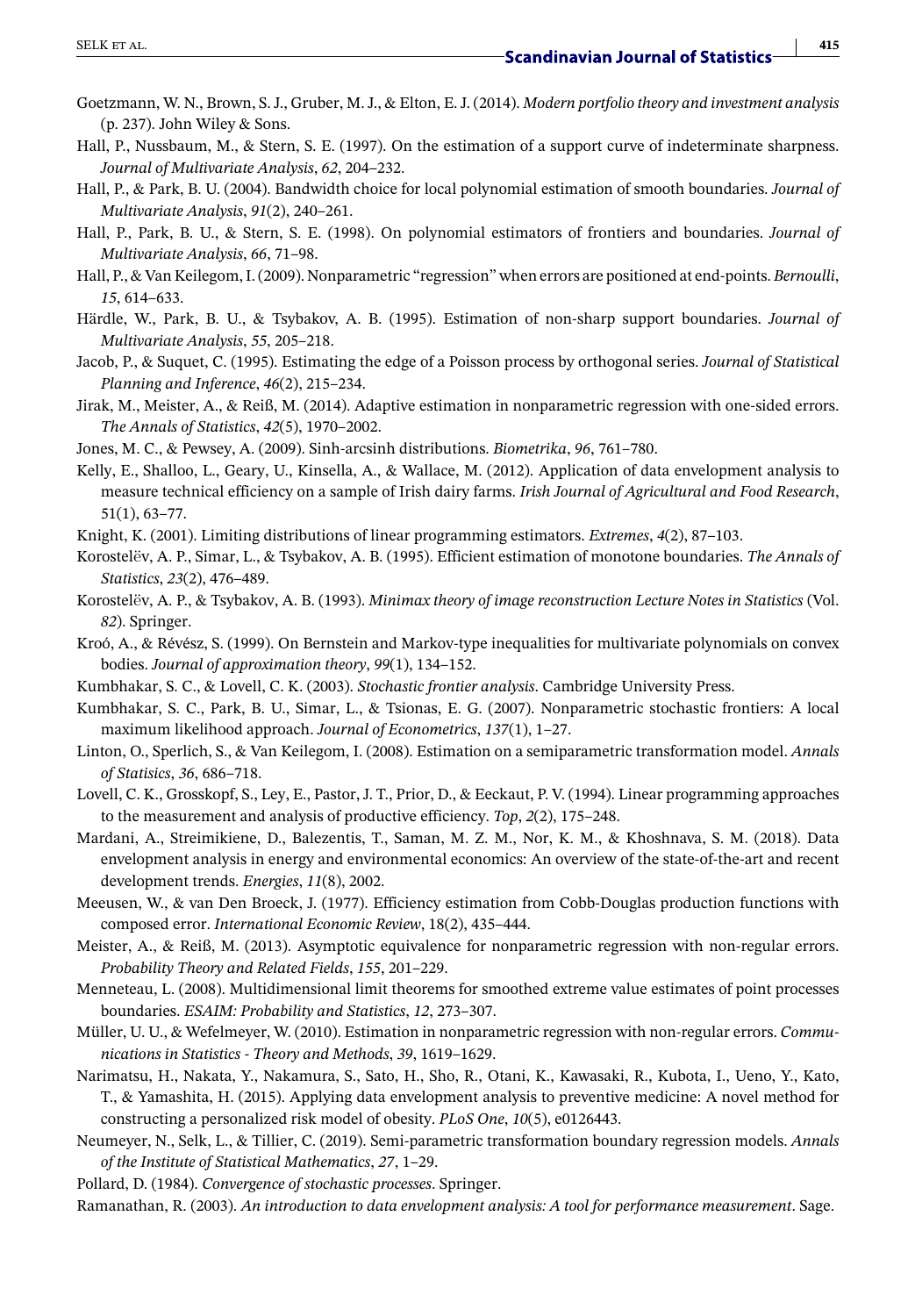- Rassias, T. M., & Tóth, L. (Eds.). (2014). *Topics in mathematical analysis and applications*. Springer International Publishing.
- Reiß, M., & Selk, L. (2017). Efficient estimation of functionals in nonparametric boundary models. *Bernoulli*, *23*(2), 1022–1055.
- Sarantopoulos, Y. (1991). Bounds on the derivatives of polynomials on Banach spaces. *Mathematical Proceedings of the Cambridge Philosophical Society*, *110*(2), 307–312.
- Simar, L., & Wilson, P. W. (1998). Sensitivity analysis of efficiency scores: How to bootstrap in nonparametric frontier models. *Management Science*, *44*, 49–61.
- Simar, L., & Zelenyuk, V. (2011). Stochastic FDH/DEA estimators for frontier analysis. *Journal of Productivity Analysis*, *36*(1), 1–20.
- Tsybakov, A. B. (1994). *Multidimensional change-point problems and boundary estimation* Change-Point Problems, IMS Lecture Notes, *23*,
- Vaidya, P. M. (1989). *Speeding-up linear programming using fast matrix multiplication*. Proceedings of the 30th Annual Symposium on Foundations of Computer Science (pp. 332–337), Research Triangle Park, NC.
- Wilhelmsen, D. R. (1974). A Markov inequality in several dimensions. *Journal of Approximation Theory*, *11*(3), 216–220.
- Wilson, P. W. (2003). Testing independence in models of productive efficiency. *Journal of Productivity Analysis*, *20*, 361–390.

**How to cite this article:** Selk L, Tillier C, Marigliano O. Multivariate boundary regression models. *Scand J Statist*. 2022;49:400–426. https://doi.org/10.1111/sjos.12519

#### **APPENDIX A. PROOFS OF THE MAIN RESULTS**

#### **A.1 Proof of Theorem 1**

The proof of Theorem 1 is a direct application of Propositions 1 and 2 stated below and follows along similar lines as the proof of Theorem 2.2 in Drees et al. (2019).

**Proposition 1.** *Assume that model (3) holds under (K2) and (K4) and consider the regression function estimator*  $\hat{g}$  *defined in (5) and (6) where g fulfills condition (K1) for some*  $\beta \in (0, \beta^* + 1]$  *and some cg* ∈[0, *c*\* ]*. Then, there exist C*∗*,q,c*<sup>∗</sup> *, C*∗*,<sup>q</sup> and a natural number J*∗*,q, which depend only on the respective subscripts such that for all*  $\mathbf{x} \in [0, 1]^q$ 

$$
|\hat{g}(\mathbf{x})-g(\mathbf{x})|\leq C_{\beta^*,q,c^*}h_n^{\beta}+C_{\beta^*,q}\max_{\mathbf{j}\in\{1,\ldots,2J_{\beta^*,q}\}^q}\left(\min_{\mathbf{x}_i\in\mathbf{x}+h_nI_{\mathbf{j}}}|\varepsilon_i|\right),
$$

*where*  $\mathbf{x} + h_n I_j = \{ (x^{(1)} + h_n I_{j_1}) \cap [0, 1] \} \times ... \times \{ (x^{(q)} + h_n I_{j_q}) \cap [0, 1] \}$  *with I<sub>k</sub>* = [−1 +  $(k-1)/J_{\beta^*,q}, -1+k/J_{\beta^*,q}$ .

*Proof.* We first highlight that throughout the proof the design points  $X_i$  :  $(\Omega, \mathcal{F}, \mathbb{P}) \to$  $([0, 1]^q$ ,  $\mathcal{B}[0, 1]^q$ ) are random elements. To make the reading easier, we omit the script  $\omega$  but the proof has to be understood  $\omega$ -wise that is for any realisation  $\mathbf{X}_i(\omega)$ ,  $\omega \in \Omega$ . Besides, unless it is specified otherwise,  $n \in \mathbb{N}$  is arbitrary.

Let  $\mathbf{x} \in [0, 1]^q$  be fixed and for  $n \ge 1$  set  $I_n^* = \{ [x^{(1)} - h_n, x^{(1)} + h_n] \cap [0, 1] \} \times ... \times$  $\{ [x^{(q)} - h_n, x^{(q)} + h_n] \cap [0, 1] \}$ . The idea of proof is based on Theorem 3.1 in Jirak et al. (2014) but comprehensive adaptions are needed to deal with the multivariate case. We consider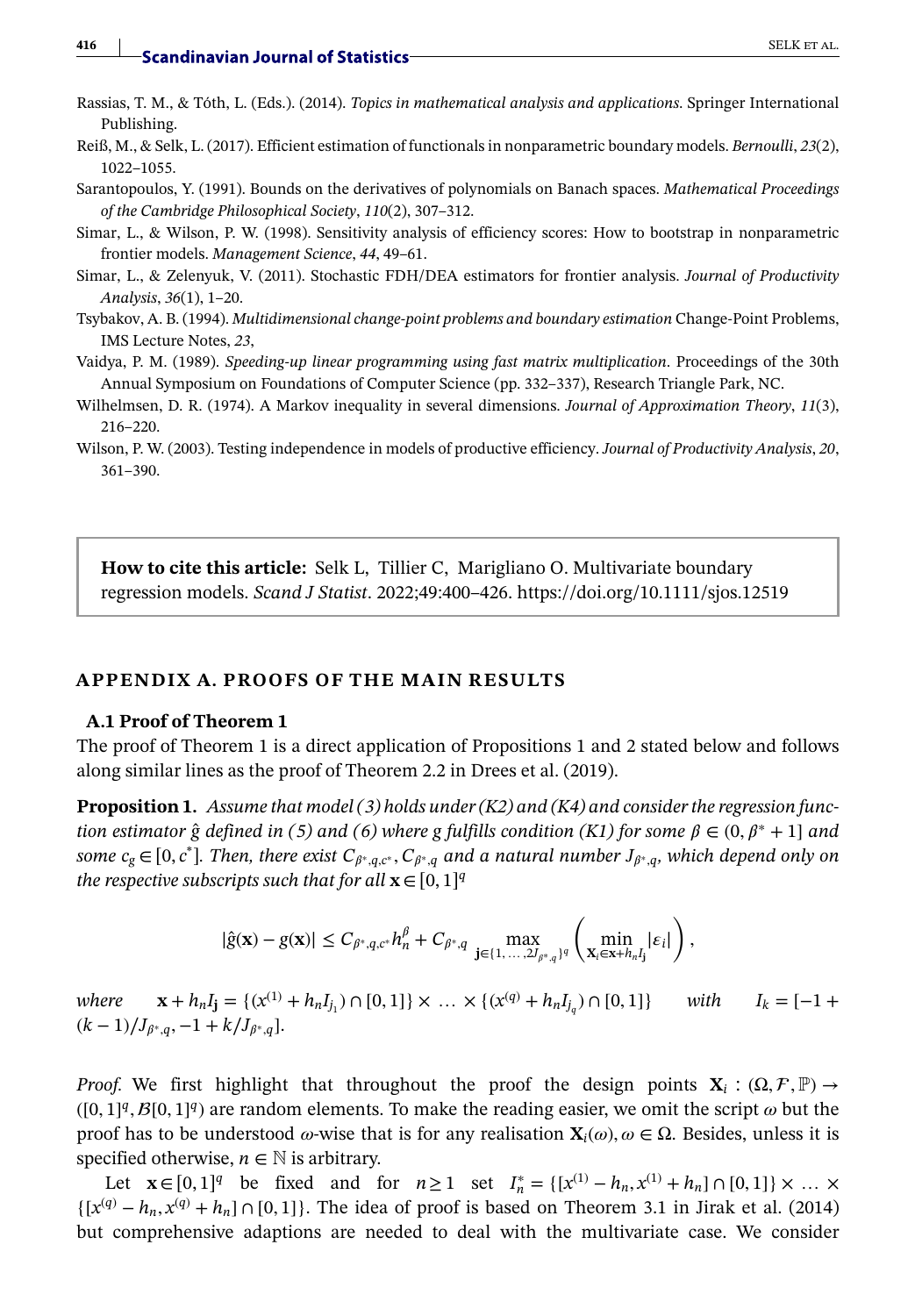random design points satisfying assumption (K4) where the Riemann approximation in the aforementioned paper is replaced by the integral defined in (6).

This means that we consider the coefficients  $(\hat{b}_j)_j$  for all multi-indices **j** with  $|\mathbf{j}| \in \{0, \dots, \beta^*\}$ which minimize the objective function

$$
S(\mathbf{x}, (b_j)_j) = \int_{I_{n}^*} \sum_{\mathbf{j} \in \mathbb{N}_0^q : |\mathbf{j}| \le \beta^*} b_j(\mathbf{t} - \mathbf{x})^j d\mathbf{t},\tag{A1}
$$

under the constraint  $Y_i \le \sum_{j \in \mathbb{N}_0^q} \sum_{j \in \mathbb{N}_0^q} b_j(X_i - x)^j$  for all *i* with  $X_i \in I_n^*$ .

Now, a Taylor–Lagrange development up to the order  $\langle \beta \rangle$  of g around **x** yields

$$
g(\mathbf{X}_i) = \sum_{|\mathbf{j}| \le \langle \beta \rangle - 1} \frac{D^{\mathbf{j}} g(\mathbf{x})}{\mathbf{j}!} (\mathbf{X}_i - \mathbf{x})^{\mathbf{j}} + \sum_{|\mathbf{j}| = \langle \beta \rangle} \frac{D^{\mathbf{j}} g(\mathbf{x} + \theta(\mathbf{X}_i - \mathbf{x}))}{\mathbf{j}!} (\mathbf{X}_i - \mathbf{x})^{\mathbf{j}},
$$

with  $\theta \in [0, 1]$ . Then we have

$$
g(\mathbf{X}_{i}) = \sum_{|\mathbf{j}| \leq \langle \beta \rangle - 1} \frac{D^{j}g(\mathbf{x})}{\mathbf{j}!} (\mathbf{X}_{i} - \mathbf{x})^{\mathbf{j}} + \sum_{|\mathbf{j}| = \langle \beta \rangle} \frac{D^{j}g(\mathbf{x})}{\mathbf{j}!} (\mathbf{X}_{i} - \mathbf{x})^{\mathbf{j}} + \sum_{|\mathbf{j}| = \langle \beta \rangle} \frac{D^{j}g(\mathbf{x} + \theta(\mathbf{X}_{i} - \mathbf{x}))}{\mathbf{j}!} (\mathbf{X}_{i} - \mathbf{x})^{\mathbf{j}} - \sum_{|\mathbf{j}| = \langle \beta \rangle} \frac{D^{j}g(\mathbf{x})}{\mathbf{j}!} (\mathbf{X}_{i} - \mathbf{x})^{\mathbf{j}} + r_{\langle \beta \rangle} (\mathbf{X}_{i}, \mathbf{x}),
$$

where  $r_{\langle \beta \rangle}$  is the remainder term defined for **t**, **x** ∈ [0, 1]<sup>*q*</sup> by

$$
r_{\langle \beta \rangle}(\mathbf{t}, \mathbf{x}) = \sum_{|\mathbf{j}| = \langle \beta \rangle} \frac{D^{\mathbf{j}} g(\mathbf{x} + \theta(\mathbf{t} - \mathbf{x})) - D^{\mathbf{j}} g(\mathbf{x})}{\mathbf{j}!} (\mathbf{t} - \mathbf{x})^{\mathbf{j}}.
$$

By assumption (K1) we can make use of the Hölder property (8) and get

$$
r_{\langle \beta \rangle}(\mathbf{t}, \mathbf{x}) \le c_g \|\mathbf{t} - \mathbf{x}\|^{ \beta - \langle \beta \rangle} \sum_{|\mathbf{j}| = \langle \beta \rangle} \frac{(\mathbf{t} - \mathbf{x})^{\mathbf{j}}}{\mathbf{j}!}
$$
  
\n
$$
\le c_g \|\mathbf{t} - \mathbf{x}\|^{ \beta - \langle \beta \rangle} \sum_{|\mathbf{j}| = \langle \beta \rangle} \frac{\|\mathbf{t} - \mathbf{x}\|^{ \langle \beta \rangle}}{\mathbf{j}!}
$$
  
\n
$$
= c_g c_1(\beta, q) \|\mathbf{t} - \mathbf{x}\|^{ \beta},
$$

with some constants  $c_g$ ,  $c_1(\beta, q) < \infty$ .

Consider now that  $b_i$  are the Taylor coefficients such that

$$
b_{\mathbf{j}} = \begin{cases} D^{\mathbf{j}}g(\mathbf{x})/\mathbf{j}! & \text{if} \quad |\mathbf{j}| \le \langle \beta \rangle \\ 0 & \text{if } |\mathbf{j}| > \langle \beta \rangle. \end{cases}
$$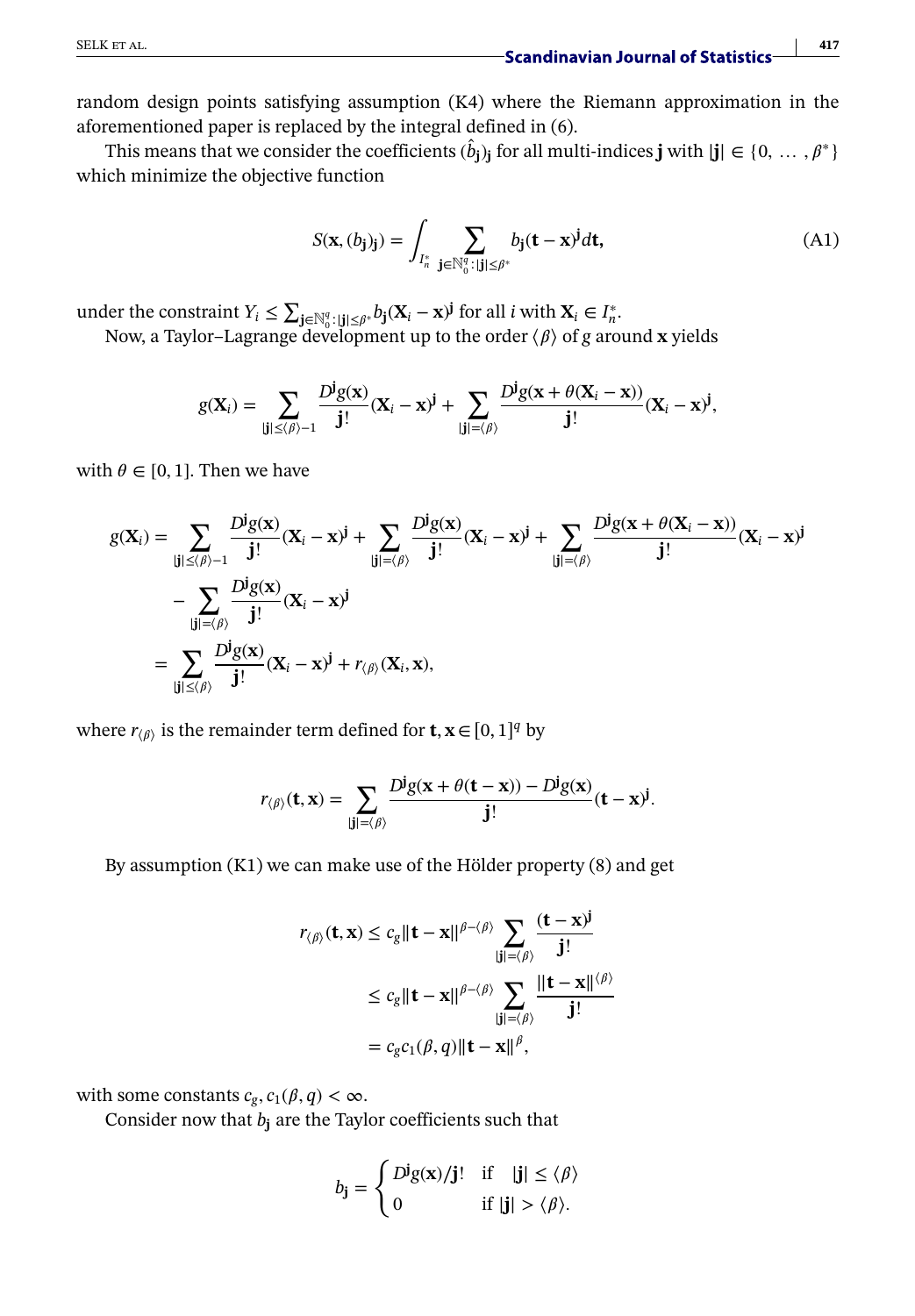# **418** Scandinavian Journal of Statistics SELK ET AL.

With this we define the following two quantities

$$
\nabla_i = g(\mathbf{X}_i) - \sum_{|\mathbf{j}| \leq \beta^*} b_{\mathbf{j}} (\mathbf{X}_i - \mathbf{x})^{\mathbf{j}}, \quad i = 1, \ldots, n,
$$

and

$$
\nabla_n^* := \sup_{\mathbf{t} \in I_n^*} |r_{\langle \beta \rangle}(\mathbf{t}, \mathbf{x})|.
$$

Then, one may rewrite the data points  $Y_i$  in the model (3) as

$$
Y_i = \sum_{|\mathbf{j}| \leq \beta^*} b_{\mathbf{j}} (\mathbf{X}_i - \mathbf{x})^{\mathbf{j}} + \varepsilon_i + \nabla_i, \quad i = 1, \ldots, n,
$$

and from what precedes, under the constraint  $X_i \in I_n^*$ , it follows that

$$
\nabla_i \le \nabla_n^* \le c_g c_1(\beta, q) h_n^{\beta}.
$$
\n(A2)

Since the errors  $\varepsilon_i$ ,  $i = 1, \dots, n$  are nonpositive, we have for any  $\mathbf{X}_i \in I_n^*$ 

$$
Y_i = \sum_{|\mathbf{j}| \leq \beta^*} b_{\mathbf{j}} (\mathbf{X}_i - \mathbf{x})^{\mathbf{j}} + \varepsilon_i + \nabla_i
$$
  
\n
$$
\leq \sum_{|\mathbf{j}| \leq \beta^*} b_{\mathbf{j}} (\mathbf{X}_i - \mathbf{x})^{\mathbf{j}} + \nabla_i
$$
  
\n
$$
\leq \sum_{|\mathbf{j}| \leq \beta^*} b_{\mathbf{j}} (\mathbf{X}_i - \mathbf{x})^{\mathbf{j}} + \nabla_n^*, \quad i = 1, ..., n.
$$

Thus, since the coefficients  $(\hat{b}_{\bf j})_{\bf j}$  minimize the local integral (A1), we have

$$
\int_{I_n^*} \sum_{|\mathbf{j}| \leq \beta^*} \hat{b}_{\mathbf{j}}(\mathbf{t} - \mathbf{x})^{\mathbf{j}} d\mathbf{t}, \leq \int_{I_n^*} \left( \sum_{|\mathbf{j}| \leq \beta^*} b_{\mathbf{j}}(\mathbf{t}, -\mathbf{x})^{\mathbf{j}} + \nabla_n^* \right) d\mathbf{t}, \tag{A3}
$$

for all *n*. Define now the polynomial

$$
Q(\mathbf{t}) = \sum_{|\mathbf{j}| \leq \beta^*} (b_{\mathbf{j}} - \hat{b}_{\mathbf{j}})(\mathbf{t}, -\mathbf{x})^{\mathbf{j}} + \nabla_n^*, \quad \mathbf{t}, \in I_n^*
$$

as the difference of the integrands of the last two quantities. From (A3), it follows that

$$
\int_{I_n^*} Q(\mathbf{t}) d\mathbf{t}, \ge 0,
$$
\n(A4)

for any *n* and for any boundary curve *g*.

Define now the three sets *Q*<sup>+</sup>, *Q*<sup>−</sup> and *Q*<sup>0</sup> as

$$
Q^+ := \{ \mathbf{t} \in I_n^* : Q(\mathbf{t}) > 0 \}, \ Q^- := \{ \mathbf{t}, \in I_n^* : Q(\mathbf{t}) < 0 \} \text{ and } Q^0 := \{ \mathbf{t}, \in I_n^* : Q(\mathbf{t}) = 0 \}.
$$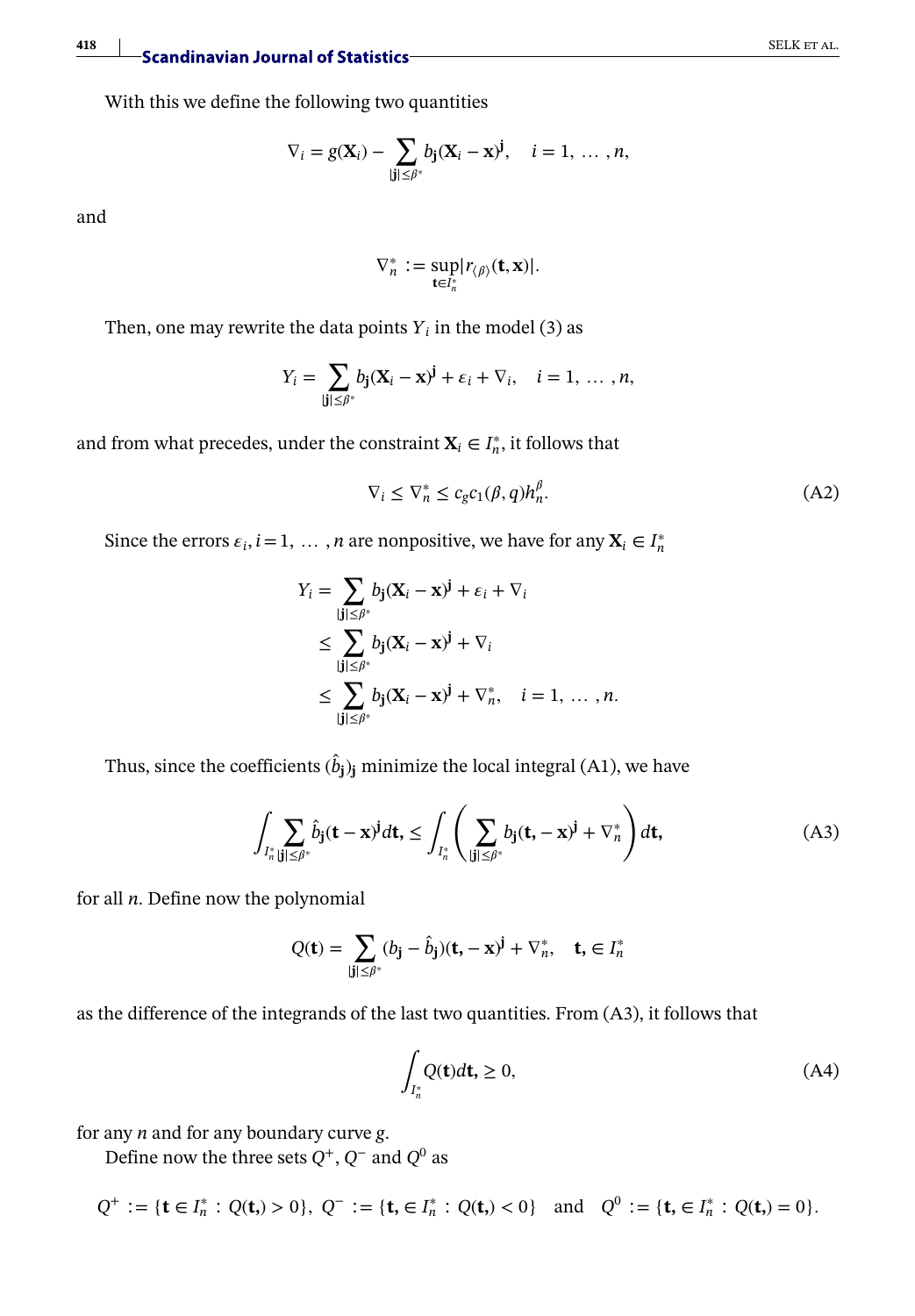First note that

$$
\lambda(Q^0) = 0 \quad \text{or} \quad Q \equiv 0,
$$

where  $\lambda$  is the Lebesgue measure. In the latter case, Proposition 1 is trivially true since then from (A2) we have

$$
|\hat{g}(\mathbf{x}) - g(\mathbf{x})| = |\hat{b}_{\mathbf{0}} - b_{\mathbf{0}}| = \nabla_n^* \le c_g c_1(\beta, q) h_n^{\beta}.
$$

For  $Q \neq 0$  we have

$$
\lambda(Q^+) > 0,\tag{A5}
$$

which we will prove via a contradiction. If  $\lambda(Q^+) = 0$  this would imply that  $\lambda(Q^-) = \lambda(I_n^*)$  since  $\lambda(Q^0) = 0$  and  $Q^-$  ∪  $Q^+$  ∪  $Q^0 = I_n^*$ . But  $\frac{\lambda(Q^-)}{\lambda(I_n^*)} = 1$  is a contradiction to (A4) so (A5) must be true. This is needed for the application of Lemma 1.

Note that by definition

$$
Q(\mathbf{x}) = \sum_{|\mathbf{j}| \leq \beta^*} (b_{\mathbf{j}} - \hat{b}_{\mathbf{j}})(\mathbf{0})^{\mathbf{j}} + \nabla_n^* = b_{\mathbf{0}} - \hat{b}_{\mathbf{0}} + \nabla_n^*,
$$

and thus

$$
\sup_{\mathbf{t}, \in I_n^*} |Q(\mathbf{t})| \ge |Q(\mathbf{x})| \ge |\hat{b}_0 - b_0| - \nabla_n^*.
$$
 (A6)

Now define

$$
\tilde{Q}(\mathbf{t}) = Q((1 - t^{(1)}) \max((x^{(1)} - h_n), 0) + t^{(1)} \min((x^{(1)} + h_n), 1),
$$
  
..., (1 - t<sup>(q)</sup>) max((x<sup>(q)</sup> - h\_n), 0) + t<sup>(q)</sup> min((x<sup>(q)</sup> + h\_n), 1)).

It is a polynomial on  $[0, 1]^q$  and it inherits from  $Q$  the properties of a nonnegative integral  $\int_{[0,1]^q} \tilde{Q}(t) dt$ , ≥ 0 and an area with positive Lebesgue measure where  $\tilde{Q}$  is positive. Thus Lemma 1 can be applied. With this and (A6) we get

$$
c_3(\beta^*, q)(|\hat{b}_0 - b_0| - \nabla_n^*) \le c_3(\beta^*, q) \sup_{\mathbf{t}, \in I_n^*} |Q(\mathbf{t})|
$$
  
\n
$$
= c_3(\beta^*, q) \sup_{\mathbf{t}, \in [0,1]^q} |\tilde{Q}(\mathbf{t})|
$$
  
\n
$$
\le \inf_{\mathbf{t}, \in B_\gamma} \tilde{Q}(\mathbf{t})
$$
  
\n
$$
= \inf_{\mathbf{t}, \in B_\delta} Q(\mathbf{t}),
$$
 (A7)

for some constant  $c_3(\beta^*, q) > 0$  where  $B_\gamma := [\gamma_1^{(1)}, \gamma_2^{(1)}] \times ... \times [\gamma_1^{(q)}, \gamma_2^{(q)}]$  and  $B_\delta := [\delta_1^{(1)}, \delta_2^{(1)}]$  $\times \ldots \times [\delta_1^{(q)}, \delta_2^{(q)}]$  with  $\delta_1^{(r)} = (1 - \gamma_1^{(r)}) \max((x^{(r)} - h_n), 0) + \gamma_1^{(r)} \min((x^{(r)} + h_n), 1)$  and  $\delta_2^{(r)} = (1 - \gamma_1^{(r)}) \max((x^{(r)} - h_n), 0) + \gamma_2^{(r)} \min((x^{(r)} - h_n), 1)$  $\gamma_2^{(r)}$ ) max(( $x^{(r)} - h_n$ ), 0) +  $\gamma_2^{(r)}$  min(( $x^{(r)} + h_n$ ), 1) for some  $\gamma_1, \gamma_2 \in [0, 1]^q$ . Thus  $B_\delta$  has a volume of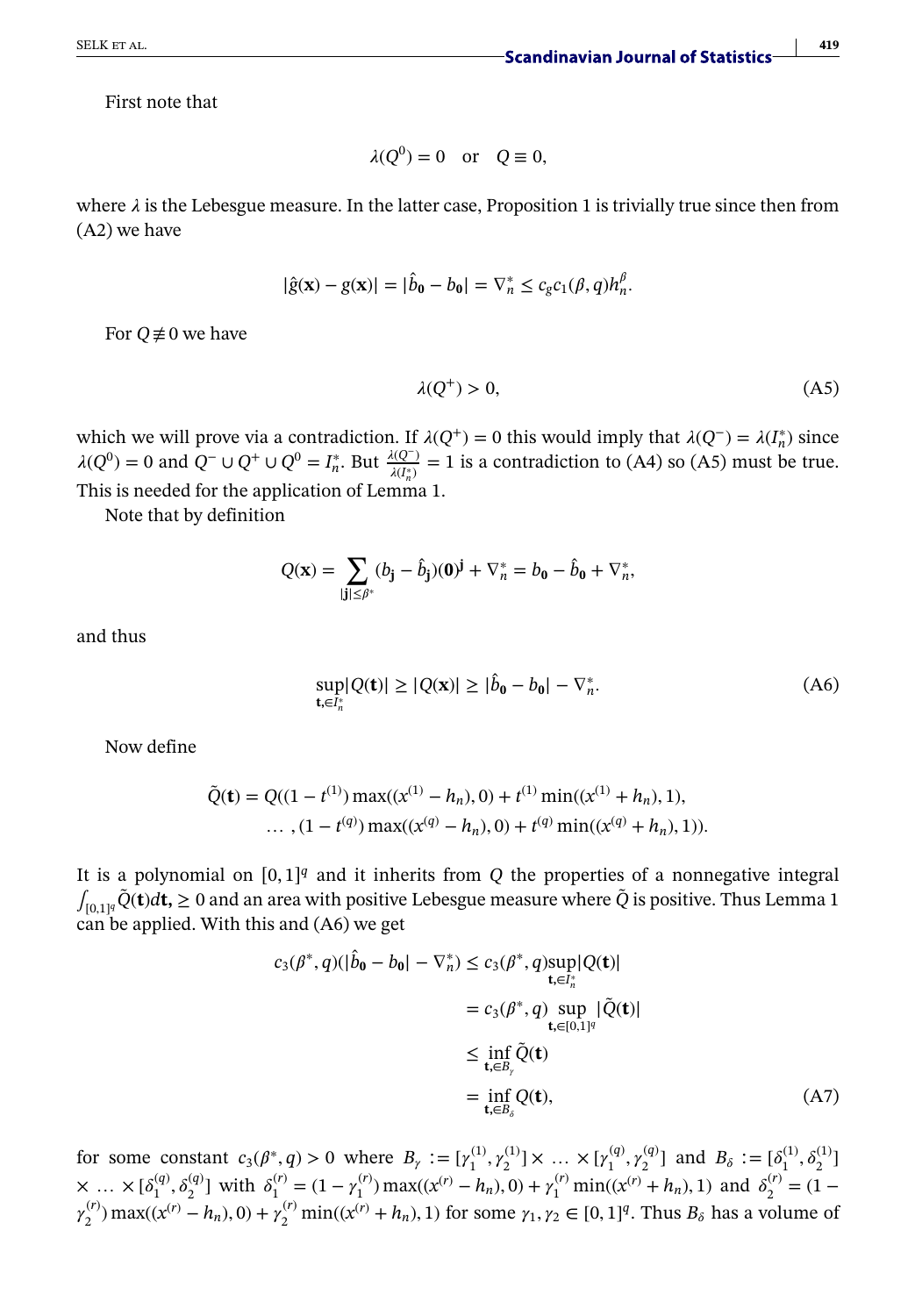minimum size  $c_2(\beta^*, q)h_n^q$  for some  $c_2(\beta^*, q) > 0$ . On the other hand, for any design point  $\mathbf{X}_i \in I_n^*$ , by definition,

$$
Q(\mathbf{X}_{i}) = \sum_{|\mathbf{j}| \leq \beta^{*}} (b_{\mathbf{j}} - \hat{b}_{\mathbf{j}}) (\mathbf{X}_{i} - \mathbf{x})^{\mathbf{j}} + \nabla_{n}^{*}
$$
  
\n
$$
= g(\mathbf{X}_{i}) - \nabla_{i} + \nabla_{n}^{*} - \sum_{|\mathbf{j}| \leq \beta^{*}} \hat{b}_{\mathbf{j}} (\mathbf{X}_{i} - \mathbf{x})^{\mathbf{j}}
$$
  
\n
$$
\leq g(\mathbf{X}_{i}) + 2\nabla_{n}^{*} - Y_{i}
$$
  
\n
$$
= |\varepsilon_{i}| + 2\nabla_{n}^{*} \qquad (A8)
$$

where the last inequality comes from the constraint  $Y_i \leq p(\mathbf{X}_i)$  and  $|\nabla_i| \leq \nabla_n^*$  for all  $i = 1, \ldots, n$ . Combining inequalities (A7) and (A8), it follows that

$$
c_3(\beta^*, q)|\hat{b}_0 - b_0| \le c_3(\beta^*, q)\nabla_n^* + \inf_{\mathbf{t}_i \in B_\delta} Q(\mathbf{t})
$$
  
\n
$$
\le c_3(\beta^*, q)\nabla_n^* + \min_{\mathbf{X}_i \in B_\delta} Q(\mathbf{X}_i)
$$
  
\n
$$
\le c_3(\beta^*, q)\nabla_n^* + \min_{\mathbf{X}_i \in B_\delta} (|\varepsilon_i| + 2\nabla_n^*).
$$
 (A9)

Then, there exists some positive constant  $C_{\beta^*,q}$  such that

$$
|\hat{g}(\mathbf{x}) - g(\mathbf{x})| = |\hat{b}_0 - b_0| \leq C_{\beta^*, q} \nabla_n^* + C_{\beta^*, q} \min_{\substack{i \in \{1, \ldots, n\} \\ \mathbf{x}_i \in B_{\delta}}} |\varepsilon_i|.
$$

Using the upper bound of  $\nabla_n^*$  given in (A2), there exists some positive constant  $C_{\beta^*,q,c^*}$  depending only on  $\beta^*$ , *q* and  $c^*$  such that

$$
|\hat{g}(\mathbf{x}) - g(\mathbf{x})| = |\hat{b}_{\mathbf{0}} - b_{\mathbf{0}}| \leq C_{\beta^*, q, c^*} h_n^{\beta} + C_{\beta^*, q} \min_{\substack{i \in [1, \ldots, n] \\ X_i \in B_{\delta}}} |\varepsilon_i|.
$$

Choosing a constant  $J_{\beta^*,q} \in \mathbb{N}$  depending only on *q* and  $\beta^*$  large enough then there exists some **l** =  $(l_1, ..., l_q)$  with  $l_r \in \{1, ..., 2J_{\beta^*,q}\}$  for  $r = 1, ..., q$  such that  $\mathbf{x} + h_n I_1 := \{(x^{(1)} + h_n I_{l_1})$  $[0,1]$   $\times ... \times \{(x^{(q)} + h_n I_{l_q}) \cap [0,1]\} \subseteq B_\delta$  where  $I_k = [-1 + (k-1)/J_{\beta^*,q}, -1 + k/J_{\beta^*,q}], k \ge 0$ and thus

$$
|\hat{g}(\mathbf{x})-g(\mathbf{x})|\leq C_{\beta^*,q,c^*}h_n^{\beta}+C_{\beta^*,q}\max_{\mathbf{j}\in\{1,\cdots,2J_{\beta^*,q}\}^q}\left(\min_{\mathbf{X}_i\in\mathbf{x}+h_n\textbf{I}_\mathbf{j}}|\varepsilon_i|\right),
$$

which is the desired result and concludes the proof.

**Lemma 1.** Let  $\beta^*$  and q be natural numbers. There exist positive real numbers  $\delta$ , c such that for all  $p$ olynomial functions  $P : [0,1]^q \to \mathbb{R}$  of degree  $\beta^*$  with nonnegative integral over  $[0,1]^q$  there exists  $a \delta$ -ball  $B_\delta$  ⊆ [0, 1]<sup>q</sup> w.r.t. the maximum norm such that  $P \ge 0$  on  $B_\delta$  and

$$
\inf_{B_\delta} P \geq c \cdot \sup_{[0,1]^q} |P|.
$$

*Proof.* For all polynomial functions  $P : [0, 1]^q \to \mathbb{R}$  of degree  $\beta^*$  we have

$$
||\nabla P||_{[0,1]^q,\text{Eucl}} < 4(\beta^*)^2 \cdot \sup_{[0,1]^q} |P|,\tag{A10}
$$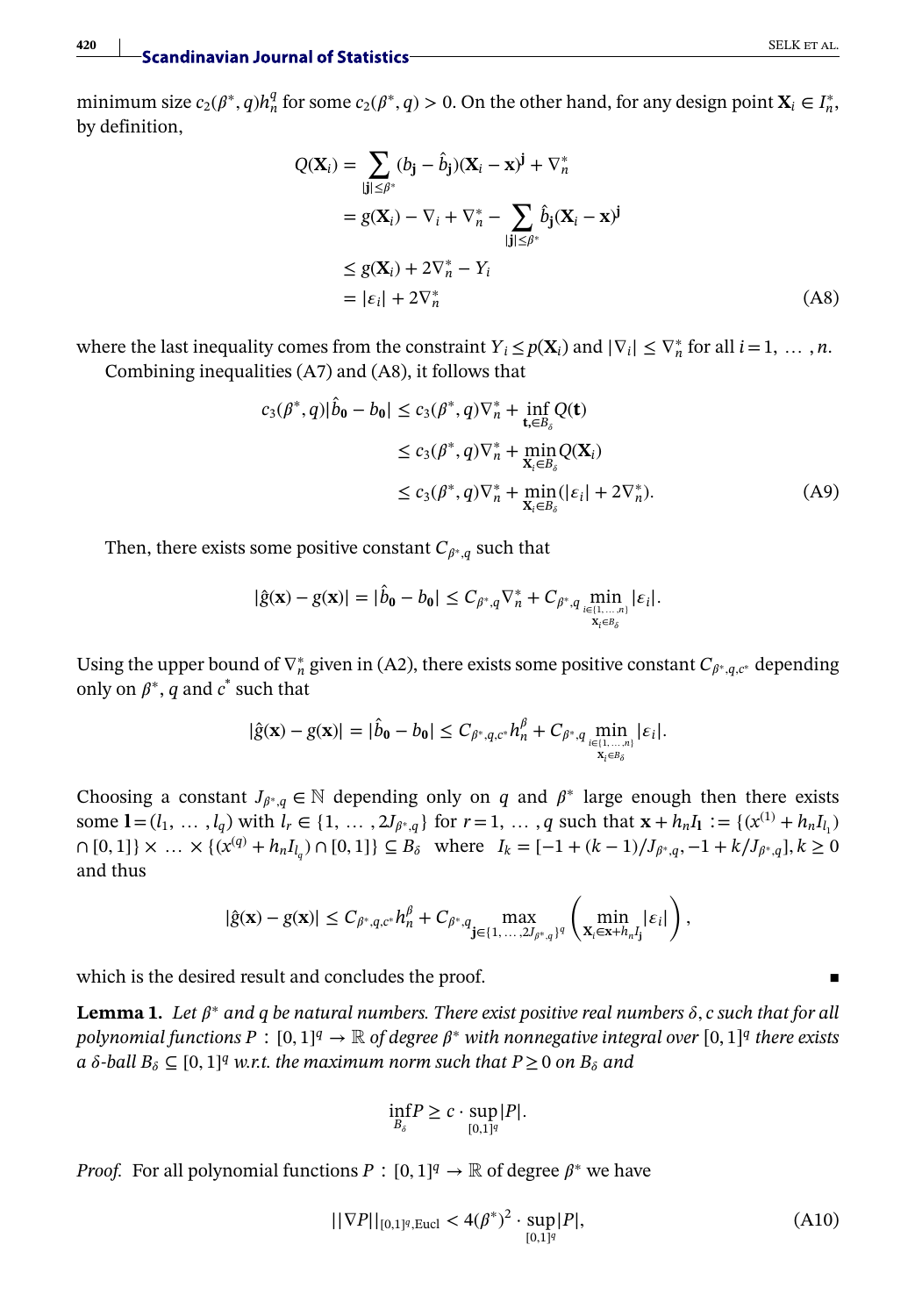where || <sup>⋅</sup> ||[0*,*1]*q,*Eucl denotes the supremum of the Euclidean norm of its argument over the set [0, 1]<sup>*q*</sup> and ∇*P* stands for the gradient of *P*. This result follows from Theorem 3.1 in Wilhelmsen (1974); see Remark 9. By the mean value theorem and the Cauchy–Schwarz inequality, this implies that for all  $x, y \in [0, 1]^q$  we have

$$
|P(x) - P(y)| < L \cdot ||x - y|| \sup_{[0,1]^q} |P|,\tag{A11}
$$

where  $|| \cdot ||$  is the maximum norm and  $L = 4\sqrt{q}(\beta^*)^2$ . The factor  $\sqrt{q}$  stems from the change of norms.

Define  $\varepsilon = \frac{1}{2L}$ ,  $\delta = \frac{|B_{\varepsilon}|}{4L}$  and  $c = \frac{|B_{\varepsilon}|}{4}$ . Let *P* be any such polynomial function. Let *P* attain its supremum over the set  $V_+ = \{x \mid P(x) > 0\}$  at the point  $x_0$ , and denote by  $x_1$  the point where  $|P|$ attains its supremum on the whole cube  $[0, 1]^q$ . First, we show

$$
|P(x_1)| \le \frac{2}{|B_{\varepsilon}|} P(x_0),\tag{A12}
$$

where  $|B_{\varepsilon}|$  denotes the volume of some  $\varepsilon$ -ball inside  $[0, 1]^q$ . This step is necessary in case  $x_1 \notin V_+$ , otherwise it is not needed but the statement is still trivially true. We note that *P* is nonzero on the  $\varepsilon$ -ball  $B_{\varepsilon}$  centered at  $x_1$ . Indeed, taking *y* to be the nearest point to  $x_1$  such that  $P(y) = 0$ , Equation (A11) gives  $||x_1 - y|| > 2\varepsilon > \varepsilon$ . Next, by the mean value theorem there exists  $t_0 \in B_\varepsilon$  such that

$$
\int_{B_{\varepsilon}} |P(t)| \ dt = |P(t_0)| |B_{\varepsilon}|.
$$

Applying Equation (A11) to  $x_1$  and  $t_0$  gives  $|P(t_0)| \geq \frac{1}{2}|P(x_1)|$ . Hence,

$$
|P(x_1)| \le 2|P(t_0)|
$$
  
\n
$$
= \frac{2}{|B_{\epsilon}|} \int_{B_{\epsilon}} |P(t)| dt
$$
  
\n
$$
\le \frac{2}{|B_{\epsilon}|} \int_{V_+} P(t) dt
$$
  
\n
$$
\le \frac{2}{|B_{\epsilon}|} P(x_0) |V_+|
$$
  
\n
$$
\le \frac{2}{|B_{\epsilon}|} P(x_0).
$$

In the second inequality, we used that the integral of *P* over  $[0, 1]^q$  is nonnegative. Next, let  $B_{\delta}$  denote the  $\delta$ -ball centered at  $x_0$ , and let *P* attain its infimum over  $B_{\delta}$  at the point  $x_2 \in B_{\delta}$ . Note that  $P > 0$  on  $B_{\delta}$ . Indeed, taking *y* to be the nearest point to  $x_0$  such that  $P(y) = 0$ , Equations (A11) and (A12) give  $||x_0 - y|| > 2\delta > \delta$ . Finally, applying Equations (A12) and (A11) to  $x_0$  and  $x_2$  gives

$$
\frac{|B_{\varepsilon}|}{2} |P(x_1)| - P(x_2) \le P(x_0) - P(x_2)
$$
  
\n
$$
\le L |P(x_1)| \delta
$$
  
\n
$$
= \frac{|B_{\varepsilon}|}{4} |P(x_1)|.
$$

Hence,  $P(x_2) \ge c|P(x_1)|$  as required. This concludes the proof.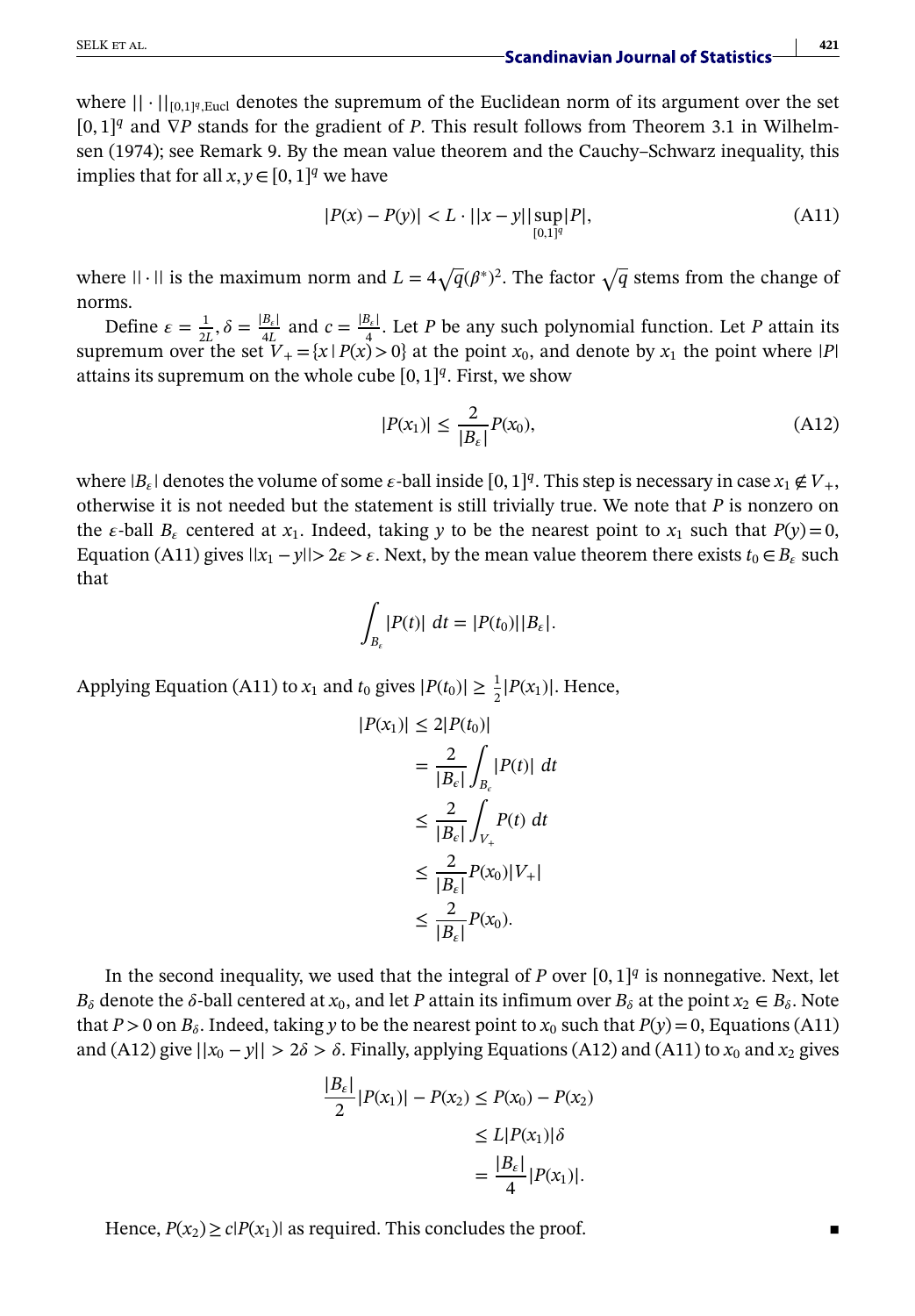*Remark* 9. The bound given in the Markov inequality in Equation (A10) in Lemma 1 is far from being optimal. For the sake of completeness, we recall the full statement of Theorem 3.1 in Wilhelmsen (1974). With the above notation, it writes

$$
||\nabla P||_{T,\text{Eucl}} \le \frac{4\beta^{*2}}{\omega(T)} \sup_{T} |P|,\tag{A13}
$$

where *T* is a compact and convex set with nonempty interior and  $\omega(T)$  stands for the thickness of *T*, that is the minimum distance between two parallel supporting hyperplanes for *T*. Note that in the context of Lemma 1,  $\omega(T) = \omega([0, 1]^q) = 1$ . The bound of Equation (A13) has been improved later on by Kroó and Révész (1999). They showed that for any convex body (that is a compact convex set with nonempty interior) the constant  $\frac{4\beta^{*2}}{\omega(T)}$  may be replaced by  $\frac{4\beta^{*2}-2\beta^{*}}{\omega(T)}$ . One may go further observing that the space [0, 1]<sup>q</sup>, under some adequate normalization, may be seen as a central symmetric convex body (a convex body is central symmetric if and only if with proper shift it is the unit ball of some norm on  $\mathbb{R}^q$ ) so one may use the result of Sarantopoulos (1991) to get an even smaller bound. We refer to the book of Rassias and Tóth (2014) for an exhaustive treatment of Markov-type inequalities for multivariate polynomials. For the sake of simplicity, we have presented the result with the bound given in Wilhelmsen (1974).

**Proposition 2.** *Assume that model (3) holds under (K2)–(K4). Then*

$$
\sup_{\mathbf{x}\in[0,1]^q}\min_{\substack{i\in\{1,\ldots,n\}\\\mathbf{x}_i\in\mathbf{x}+h_nI}}|\varepsilon_i| = O_{\mathbb{P}}\left(\left(\frac{|\log(h_n)|}{nh_n^q}\right)^{\frac{1}{\alpha}}\right)
$$

*for every nondegenerate subinterval*  $I \subseteq [-1, 1]^q$  *where we set*  $\min_{\emptyset} |\varepsilon_i| := 0$ *.* 

Before we prove this proposition let us first note that under assumption (K3)

$$
\frac{|\log(h_n)|}{nh_n^q} = O\left(\frac{\log(n)}{nh_n^q}\right),\,
$$

so that Proposition 2 leads to the appropriate rates in the main result of Theorem 1. Similarly Propositions 4 and 5, respectively, give way to the expected rates in the main result of Theorem 2.

*Proof.* The proof is similar to the proof of Proposition 4. There are just some preliminaries to consider to deal with the random case.

Observe that it is obvious that we only have to consider those *I* where there exists a  $d > 0$  such that  $|(x^{(r)} + h_n I_r) \cap [0, 1]| \ge dh_n$  for all  $r = 1, \ldots, q$  with  $I = I_1 \times \ldots \times I_q$  and by  $| \cdot |$  we mean the length of the one-dimensional intervals.

Next we will show that with probability converging to one there are at least  $d_n = O(nh_n^q)$ random design points in every hypercube  $I_n \subseteq [0, 1]^q$  with edge length  $dh_n$ . This implies that at least  $d_n$  random design points lie in  $x + h_n I$ . The number of points in  $I_n$  can be written as  $\sum_{i=1}^{n} I\{X_i \in I_n\}$  and for all  $I_n$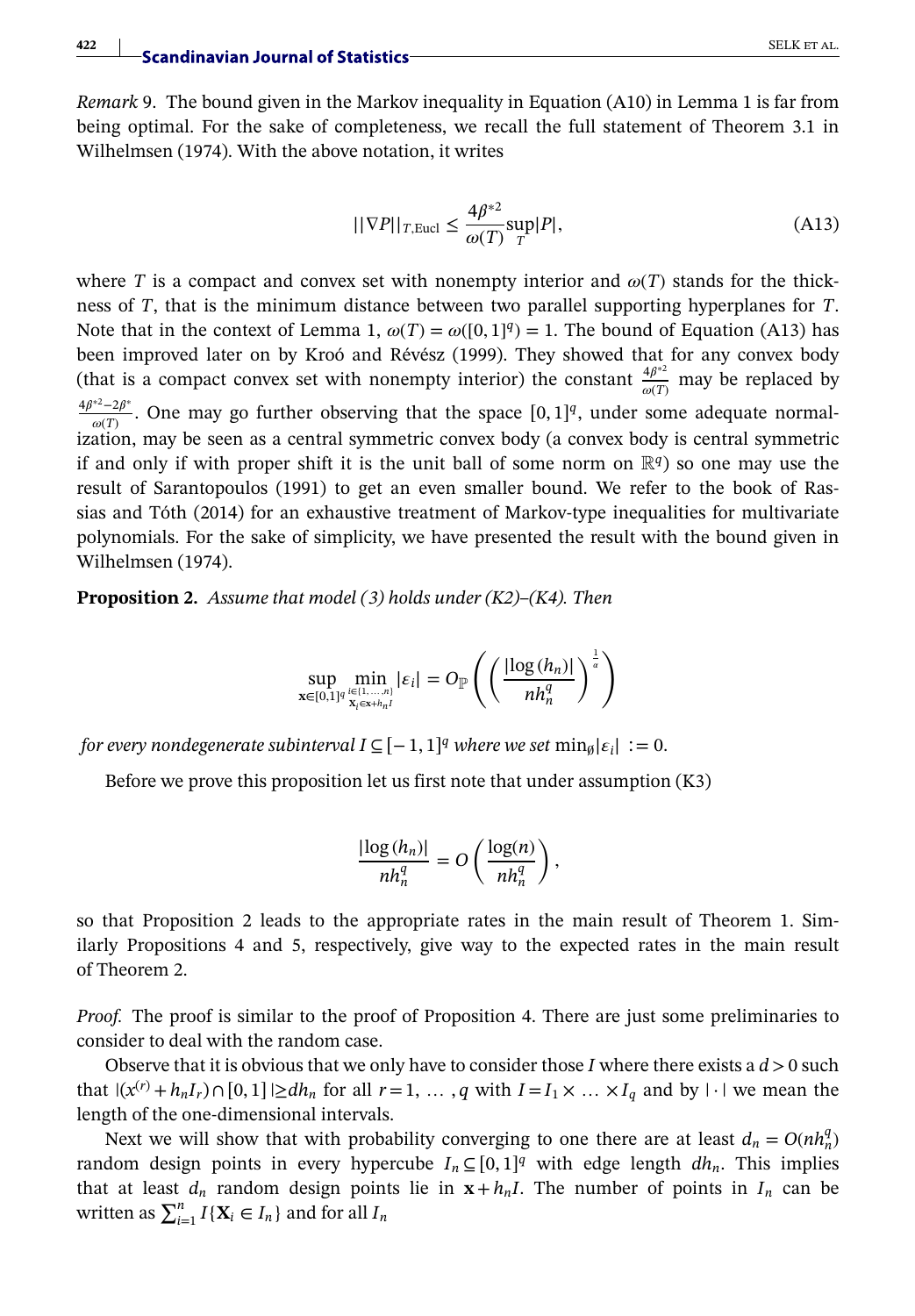$$
\frac{1}{n}\sum_{i=1}^{n}I\{\mathbf{X}_{i}\in I_{n}\}\geq \mathbb{P}(\mathbf{X}_{1}\in I_{n})
$$
\n
$$
-\left|\frac{1}{n}\sum_{i=1}^{n}I\{\mathbf{X}_{i}\in I_{n}\}-\mathbb{E}\left[\frac{1}{n}\sum_{i=1}^{n}I\{\mathbf{X}_{i}\in I_{n}\}\right]\right|.
$$

For the term  $\mathbb{P}(\mathbf{X}_1 \in I_n)$  the lower bound  $(dh_n)^q$  inf<sub>t,∈[0,1]</sub>*qf*<sub>X</sub>(t,) by

$$
\mathbb{P}(\mathbf{X}_1 \in I_n) = \int_{I_n} f_{\mathbf{X}}(\mathbf{t}) d\mathbf{t},
$$

and the consideration about the length of *I<sub>n</sub>*. The bound on  $\mathbb{P}(\mathbf{X}_1 \in I_n)$  is of order  $O(h_n^q)$  by assumption (K4). Thus it remains to prove that

$$
\sup_{I_n} \left| \frac{1}{n} \sum_{i=1}^n I\{\mathbf{X}_i \in I_n\} - \mathbb{E} \left[ \frac{1}{n} \sum_{i=1}^n I\{\mathbf{X}_i \in I_n\} \right] \right| = O(h_n^q) \tag{A14}
$$

with probability converging to one. Set therefore  $P_n f_{I_n} := \frac{1}{n} \sum_{i=1}^n f_{I_n}(\mathbf{X}_i)$  and  $P f_{I_n} := \mathbb{E}[f_{I_n}(\mathbf{X}_1)]$ with  $f_{I_n}(\mathbf{t}) := I\{\mathbf{t} \in I_n\}$ . Note that  $Pf_{I_n}^2 = \mathbb{P}(\mathbf{X}_1 \in I_n) \leq (dh_n)^q \sup_{\mathbf{t}, \in [0,1]^q} f_{\mathbf{X}}(\mathbf{t})$ . Note further that  $f_{I_n}(\mathbf{t}) = I\{\mathbf{t} \in I_n\} = I\{\|\mathbf{t} - \frac{\mathbf{a}_n + \mathbf{b}_n}{2}\| \leq \frac{d}{2}h_n\}$ , where  $\mathbf{a}_n = (a_{n,1}, \dots, a_{n,q})$ ,  $\mathbf{b}_n = (b_{n,1}, \dots, b_{n,q})$  and  $I_n = [a_{n,1}, b_{n,1}] \times ... \times [a_{n,q}, \tilde{b}_{n,q}]$ , and thus the conditions of Example 38 and Problem 28 in Pollard (1984) are fulfilled. Then since  $|f_{I_n}| \le 1$  Theorem 37 in Pollard (1984) can be applied and thus

$$
\sup_{I_n} |P_n f_{I_n} - P f_{I_n}| = o(h_n^q) \qquad \text{a.s.}
$$

which proves (A14). Now the assertion of the Proposition follows with the same arguments as in the proof of Proposition 4 with the modification from the proof of Proposition 5.

#### **Proof of Theorem 2**

The proof of Theorem 2 is similar to the proof of Theorem 1 and is based on the following Propositions 3,4, and 5, respectively.

**Proposition 3.** *Assume that model (4) holds under (K2) and (K4') and let g be defined in (9) ̂ and (10) satisfying (K1) for some*  $\beta \in (0, \beta^* + 1]$  *and some*  $c_g \in [0, c^*]$ *. Then, there exists constants*  $C_{\beta^*,q,c^*}, C_{\beta^*,q}$  and a natural number  $J_{\beta^*,q}$  such that for all  $\mathbf{x} \in [0,1]^q$ 

$$
|\hat{g}(\mathbf{x}) - g(\mathbf{x})| \leq C_{\beta^*, q, c^*} h_n^{\beta} + C_{\beta^*, q} \max_{\mathbf{j} \in \{1, ..., 2J_{\beta^*, q}\}^q} \left( \min_{\substack{i \in \{1, ..., n\} \\ x_{i,n} \in \mathbf{x} + h_n f_j}} |\varepsilon_{i,n}| \right),
$$

*where*  $\mathbf{x} + h_n I_j = \{ (x^{(1)} + h_n I_{j_1}) \cap [0, 1] \} \times ... \times \{ (x^{(q)} + h_n I_{j_q}) \cap [0, 1] \}$  *with*  $I_k = [-1 +$  $(k-1)/J_{\beta^*,q}, -1+k/J_{\beta^*,q}$ .

*Proof.* The proof is almost identical to the proof of Proposition 1 and is skipped here for the sake of conciseness.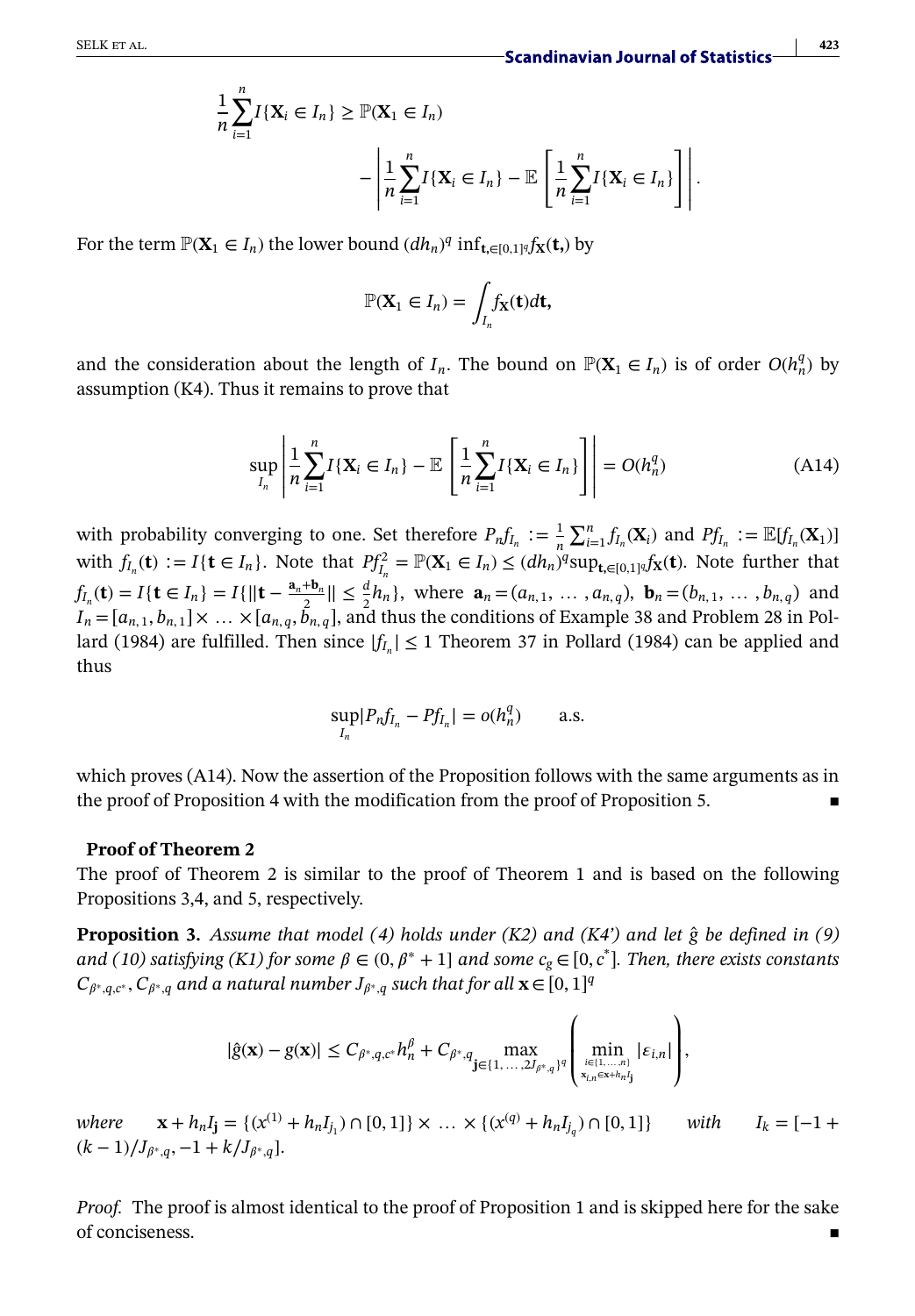**Proposition 4.** *Assume that model (4) holds with equidistant design points under (K2) and (K3') (which is equivalent to (K3) in this case). Then*

$$
\sup_{\mathbf{x}\in[0,1]^q}\min_{\sum_{\substack{i\in\{1,\ldots,n\} \\ x_{i,n}\in\mathbf{x}+h_nI}}|\varepsilon_{i,n}|=O_{\mathbb{P}}\left(\left(\frac{|\log(h_n)|}{nh_n^q}\right)^{\frac{1}{\alpha}}\right),\,
$$

*for every nondegenerate subinterval*  $I \subseteq [-1, 1]^q$  *where we set*  $\min_{\emptyset} |\varepsilon_{i,n}| := 0$ .

*Proof.* The proof is similar to the proof of Lemma A.2 in Drees et al. (2019) and the proof of Lemma A.1 in Neumeyer et al. (2019) but comprehensive adaptations are needed to deal with the multivariate case.

Let  $Z_1, Z_2, \ldots$  be iid with the same distribution as  $-\varepsilon_{i,n}$  with cumulative distribution function *U*. Recall that the distribution of the errors  $\varepsilon_{i,n}$  do not depend of *n*, that is why, for the sake of clarity, the second index *n* is omitted in the  $Z_i$ . To prove the result we shall show that

$$
\exists L < \infty \, : \, \mathbb{P}\left(\sup_{\mathbf{x}\in[0,1]^q}\min_{\substack{i\in\{1,\ldots,n\}\\ \mathbf{x}_{i,n}\in\mathbf{x}+h_nI}}Z_i > Lr_n\right)\underset{n\to\infty}{\to} 0
$$

with  $r_n = \left(\frac{|\log(h_n)|}{nh_n^q}\right)$  $\int_0^{\frac{1}{\alpha}}$ .

It is obvious that we only have to consider those *I* where there exists a  $d > 0$  such that  $|(x^{(r)} + h_n I_r) \cap [0, 1]|$  ≥ *dh<sub>n</sub>* for all *r* = 1, …, *q* with *I* = *I*<sub>1</sub> × … × *I<sub>q</sub>* and by  $| \cdot |$  we mean the length of the one-dimensional intervals. Note that at least  $d_n = \lfloor dh_n n^{\frac{1}{q}} \rfloor^q$  design points lie in such an  $\mathbf{x}+h_nI$ .

Now we want to arrange the design points  $\mathbf{x}_{i,n}$  in sets of size smaller than  $d_n$  such that we can replace  $\sup_{\mathbf{x}\in [0,1]^q}$  by a maximum over these sets. To this end for each *n* we choose  $H_n$  ∈  $\left(\frac{dh_n}{4}, \frac{dh_n}{2}\right)$ ] such that  $\frac{1}{H_n}$  is an integer. With this we build

$$
D_{\mathbf{l},n} := \{ \mathbf{x}_{i,n} : x_{i,n}^{(r)} \in ((l^{(r)} - 1)H_n, l^{(r)}H_n], r = 1, \ldots, q \}
$$

for all  $\mathbf{l} \in \{1, \ldots, \frac{1}{H_n}\}^q$ . Note that these sets contain  $d_{H_n} := \lfloor H_n n^{\frac{1}{q}} \rfloor^q < d_n$  design points and that for every  $\mathbf{x} \in [0, 1]^q$  there exists  $D_{\mathbf{l}, n}$  with  $D_{\mathbf{l}, n} \subseteq {\mathbf{x}}_{i,n} : \mathbf{x}_{i,n} \in \mathbf{x} + h_n I$ .

Now the supremum can be replaced by maximum, that is, for all *y>*0

$$
\mathbb{P}\left(\sup_{\mathbf{x}\in[0,1]^q}\min_{\substack{i\in[1,\ldots,n]\\ \mathbf{x}_{i,n}\in\mathbf{x}_{+h_n}I}}Z_i > y\right) \leq \mathbb{P}\left(\max_{\substack{\mathbf{l}\in\{1,\ldots,n\}\\ \mathbf{x}_{i,n}\in\mathcal{D}_{1,n}}} \min_{\substack{j_i\in[1,\ldots,n]\\ \mathbf{x}_{i,n}\in\mathcal{D}_{1,n}}}Z_i > y\right) \\
= 1 - \mathbb{P}\left(\min_{\substack{i\in[1,\ldots,n]\\ \mathbf{x}_{i,n}\in\mathcal{D}_{1,n}}}Z_i \leq y \ \forall \mathbf{l}\in\left\{1,\ldots,\frac{1}{H_n}\right\}^q\right) \\
= 1 - \prod_{\mathbf{l}\in\left\{1,\ldots,\frac{1}{H_n}\right\}^q}\mathbb{P}\left(\min_{\substack{i\in[1,\ldots,n]\\ \mathbf{x}_{i,n}\in\mathcal{D}_{1,n}}}Z_i \leq y\right),
$$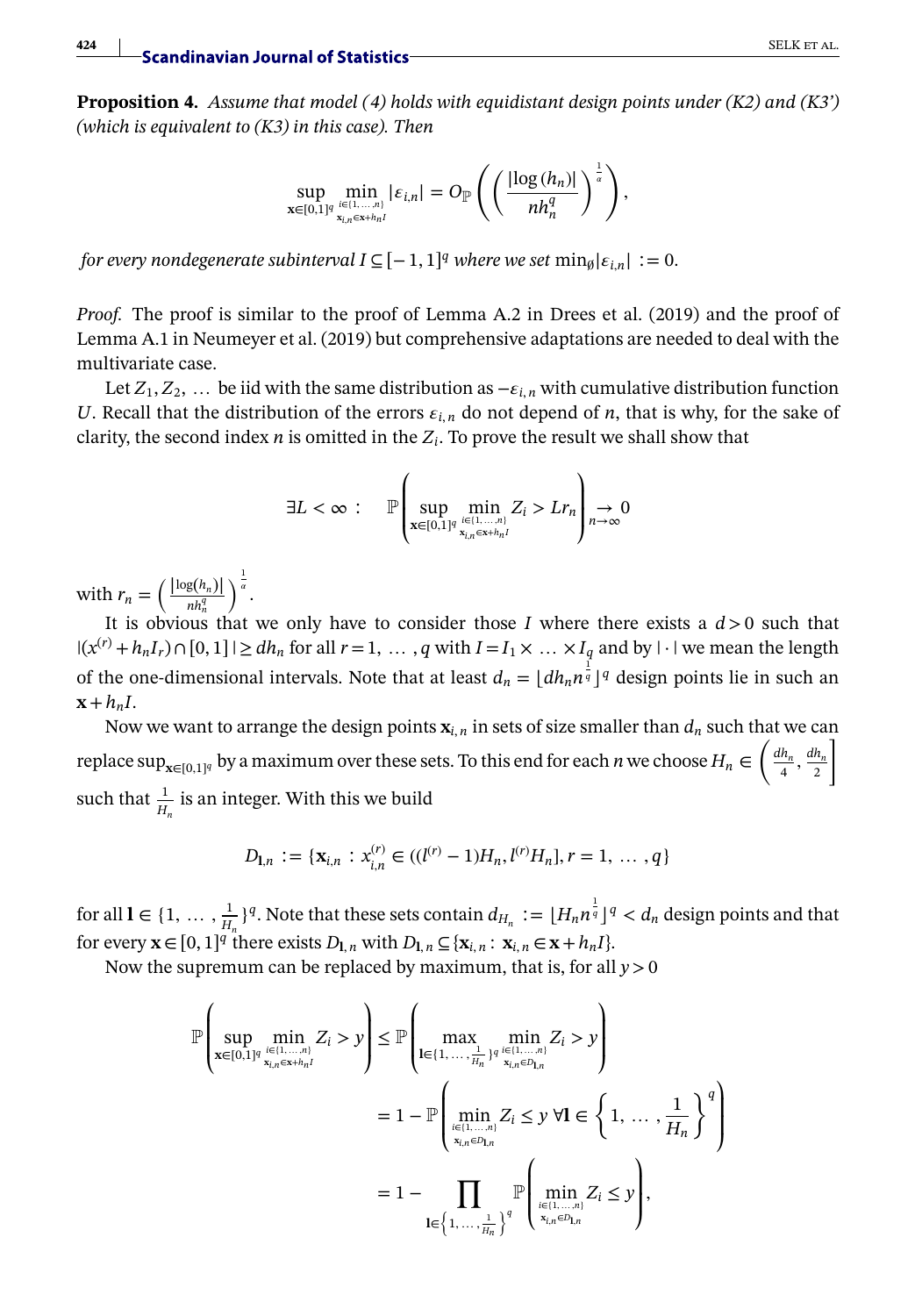since the sets  $D_{\mathbf{l},n}$  are disjoint and thus the corresponding  $Z_i$  are independent. Further  $\mathbb{P}^{\left(\right)}$  $\min_{\substack{x_{i,n} \in D_{1,n} \\ x_{i,n} \in D_{1,n}}} Z_i > y$  $\setminus$  $=\overline{U}(y)^{d_{H_n}}$  and thus

$$
\mathbb{P}\left(\sup_{{\bf x}\in[0,1]^q}\min_{i\in[1,\ldots,n]\atop{x_{i,n}\in{\bf x}+h_nI}}Z_i>y\right)\leq 1-(1-\overline{U}(y)^{d_{H_n}})^{\frac{1}{H_n^q}}.
$$

It remains to show that for sufficiently large *L*

$$
1 - \left(1 - \overline{U}(Lr_n)^{d_{H_n}}\right)^{\frac{1}{H_n^d}} \to 0,
$$
\n(A15)

which is true if

$$
\overline{U}(Lr_n)^{d_{H_n}} = o\left(H_n^q\right). \tag{A16}
$$

This implication follows from several Taylor expansions. Let  $z_n \to 0$  and  $y_n \to \infty$  denote some sequences with  $y_n z_n \to 0$ . Now by a second order Taylor expansion of  $\log(1 - z_n)$  we get for *n* sufficiently large

$$
1 - (1 - z_n)^{y_n} = 1 - \exp(y_n \log(1 - z_n))
$$
  
= 1 - \exp(-y\_n z\_n) + O(y\_n z\_n^2)  
= 1 - \exp(0) + O(y\_n z\_n) + O(y\_n z\_n^2)  
= O(y\_n z\_n),

where the third equality follows by a first-order Taylor expansion of exp(−*ynzn*). This means that

$$
1-\left(1-\overline{U}(L r_n)^{d_{H_n}}\right)^{\frac{1}{H_n^q}}=O\left(\frac{1}{H_n^q}\overline{U}(L r_n)^{d_{H_n}}\right),
$$

which proves our claim  $(A16) \Rightarrow (A15)$ .

Note that  $U(Lr_n) = cL^{\alpha}r_n^{\alpha}(1 + o(1))$  for some positive constant *c* and thus we have by a second-order Taylor expansion of  $log(1 - U(Lr_n))$ 

$$
\overline{U}(Lr_n)^{d_{H_n}} = \exp(d_{H_n} \log(1 - U(Lr_n)))
$$
\n
$$
= \exp(-cL^{\alpha} d_{H_n} r_n^{\alpha} (1 + o(1)))
$$
\n
$$
= \exp\left(-cL^{\alpha} \frac{d_{H_n}}{nh_n^q} |\log(h_n)| (1 + o(1))\right)
$$
\n
$$
\leq \exp(- (q + \delta) |\log(h_n)|)
$$
\n
$$
= o(h_n^q),
$$

for some  $\delta > 0$  and sufficiently large *L* and *n*, where the second to last line follows from the fact that one can find a  $\delta > 0$  such that  $cL^{\alpha} \frac{d_{H_n}}{nh_n^{\alpha}}(1 + o(1)) \ge q + \delta$  provided that both *L* and *n* are sufficiently large. This concludes the proof since  $h_n = O(H_n)$ .